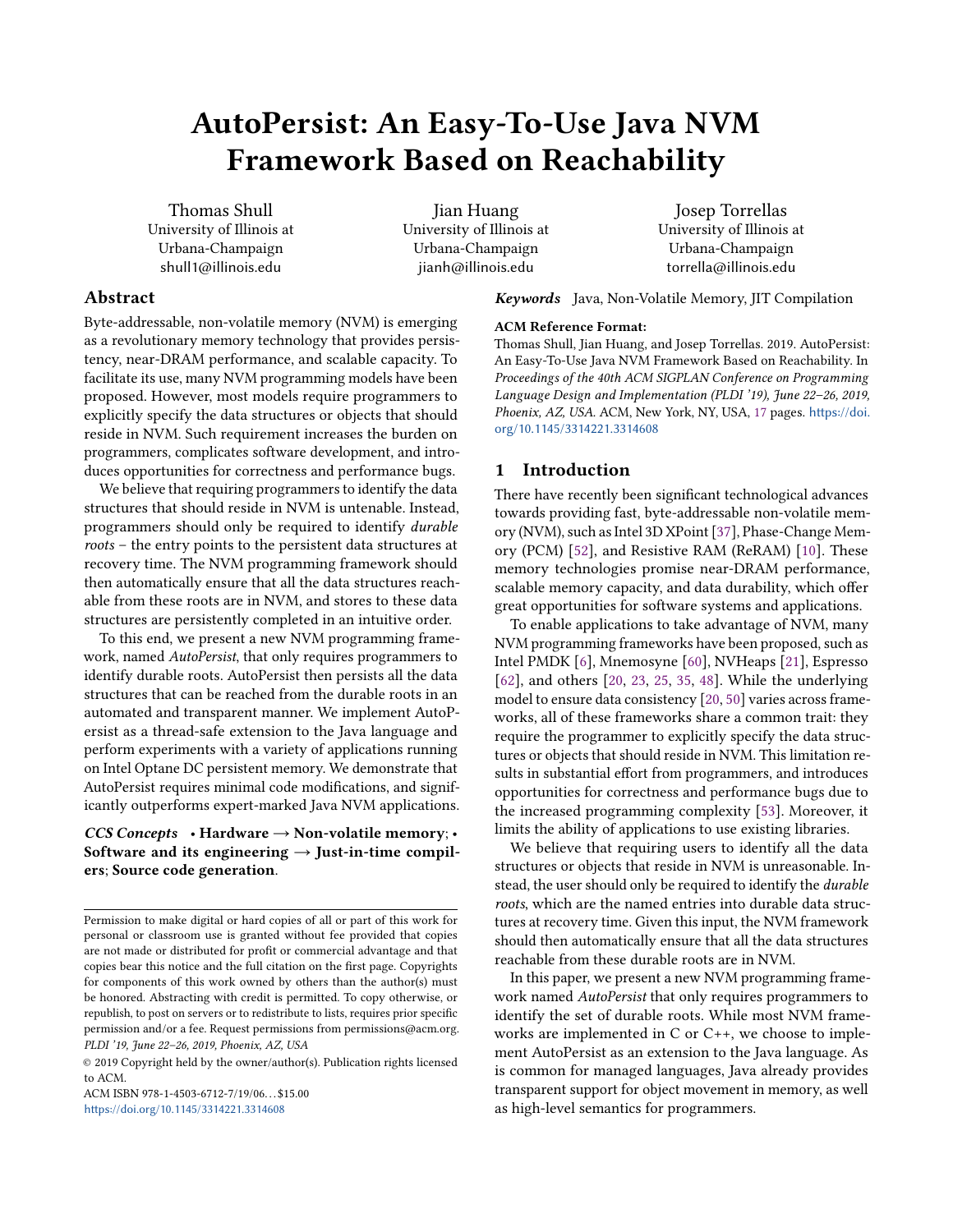AutoPersist shifts the burden of NVM programming to the Java runtime system. In an efficient and thread-safe manner, AutoPersist transparently and dynamically ensures that objects reachable from the specified durable roots reside in NVM, and stores to these data structures are persistently completed in an intuitive order. AutoPersist also provides support for failure-atomic regions. It provides these features by extending the behavior of several bytecodes, modifying the object layout, and introducing new runtime actions. Furthermore, AutoPersist leverages profiling information collected during application warm-up to make intelligent decisions on object placement in advance.

To evaluate the performance and programmability of AutoPersist, we use various applications, including the H2 relational database [\[2\]](#page-14-6) and a key-value store [\[8\]](#page-14-7). We implement AutoPersist in the Maxine Java Virtual Machine [\[61\]](#page-15-7), and evaluate its performance on a server with Intel Optane DC persistent memory. We find that, with minimal programmer effort, AutoPersist significantly outperforms expert-marked Java NVM applications. Overall, we make the following contributions:

- We propose AutoPersist, a new Java-based NVM framework that requires minimal programmer intervention, while ensuring memory persistency in a transparent manner.
- We extend a Java Virtual Machine with support for transparent, efficient, and thread-safe object access and movement across NVM and DRAM.
- We propose a profile-guided optimization that enables the optimizing compiler to eagerly allocate objects in NVM, reducing AutoPersist's overhead by avoiding unnecessary object movements at runtime.
- We evaluate AutoPersist on a server with Intel Optane DC persistent memory, and demonstrate that it significantly improves both usability and performance.

# 2 Background

#### 2.1 Byte-Addressable Non-Volatile Memory

Recently, low-latency byte-addressable NVM (also known as NVRAM), has become realizable. In 2017, Intel released its first NVM device [\[3\]](#page-14-8). Since then, Intel and other companies have announced plans to introduce many more NVM products in the near future. NVM has a higher density than DRAM, allowing NVM to have larger capacities. Currently, the performance of NVM is slightly worse than DRAM. Hence, initial systems utilizing NVM are expected to be hybrid systems consisting of both NVM and DRAM. Hybrid systems typically have a unified address space, allowing applications to allocate data in both DRAM and NVM.

While NVM moves non-volatile storage a level closer to the processor, many levels of volatile cache still exist between the processor and the NVM. Hence, one needs to ensure that a processor write to NVM propagates its value beyond the levels of caches and into NVM. For this reason, x86-64 processors have introduced the CLWB instruction [\[9\]](#page-14-9), which writes back a cache line to NVM, while retaining the line in the cache. Placing a CLWB instruction after a write ensures that the update will reach NVM.

Still, when we have multiple writes, each followed by a CLWB instruction, the order in which the updates reach NVM and are made persistent is not deterministic. The hardware may reorder the updates on their way to NVM. Hence, to guarantee a distinct ordering, fences must be inserted. Specifically, to guarantee that the CLWB instructions complete one after the other, one needs to place the x86-64 storage fence (SFENCE) instruction after every CLWB instruction.

### 2.2 Existing Frameworks for NVM

The Storage Networking Industry Association (SNIA) has been working to standardize the interactions with NVM. It has created a low-level programming model [\[4\]](#page-14-10) meant to be followed by device driver programmers and low-level library designers. In addition, an open source project has been created to provide application developers with a high-level toolset that is compliant with SNIA's device-level model. This project has resulted in the development of the Persistent Memory Development Kit (PMDK) [\[6\]](#page-14-1), a collection of libraries in C/C++ and Java that a developer can use to build durable applications on top of NVM.

PMDK requires that programmers explicitly label all the persistent data in their code with pragmas. As an alternative, PMDK also contains a few library data structures, such as a durable array and hashmap, with the necessary persistent pragmas already built into the library.

For persistently storing data, PMDK requires the programmer to either explicitly persist stores, or use demarcated failure-atomic regions. Failure-atomic regions enable many stores to persistent memory to appear to be persisted atomically. Recently, PMDK has also introduced C++ templates that allow some operations to be persistent without explicit user markings.

In addition to the industrial efforts, academia has also proposed several frameworks for NVM [\[20,](#page-14-3) [21,](#page-14-2) [23,](#page-14-4) [25,](#page-14-5) [35,](#page-15-3) [48,](#page-15-4) [60,](#page-15-2) [62\]](#page-16-1). The level of support provided by these frameworks varies. At best, they provide a similar level of abstraction as PMDK, with the user having to specify all durable objects and also providing some minimal failure-atomic region support.

As an example, Figure [1](#page-2-0) shows how to append to a durable list of type E using pragmas representative of existing NVM frameworks. As shown in the figure, the user is expected to explicitly label all the objects to be allocated in NVM with durable\_new. In addition, after each store, explicit cache line writebacks must be added to ensure that the values are written back to memory. Further, a memory fence is necessary to ensure that all persist operations have completed before the method returns. We discuss the limitations of these existing frameworks in the following section.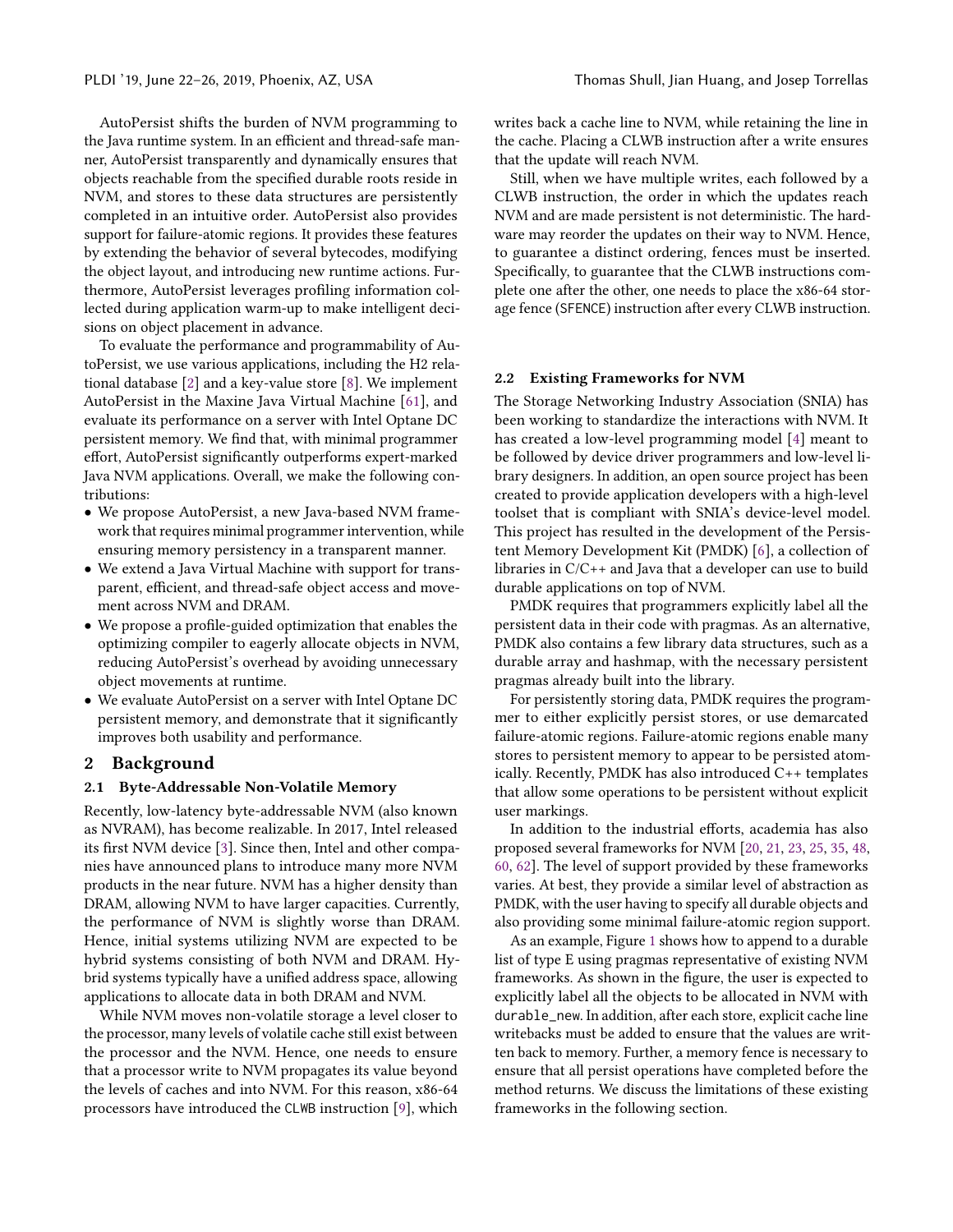```
template < class E>
class DurableList{
  E *element: DurableList *next:
  DurableList append(E *element){
      DurableList * head =durable new DurableList ();
      head -> element = element;
      CLWB(& head -> element);
      head \rightarrow next = this;
      CLWB(& head->next); SFENCE();
      return head;
 }
}
```
Figure 1. Example using NVM pragmas.

# 3 Removing the Programming Burden

#### <span id="page-2-2"></span>3.1 Limitations of Existing NVM Solutions

All existing NVM frameworks require the application developer to either mark all the data that should reside in NVM, or to use specialized libraries where this marking has already been completed. This is both programmer intensive and prone to correctness and performance bugs. Correctness bugs occur when the user fails to mark all the data that must reside in NVM, preventing the data from being recovered in the event of a crash. Performance bugs occur when objects not needed to be recovered are marked, forcing these objects to unnecessarily use the slower NVM and be updated in a persistent manner.

Both types of bugs occur because of the difficulty of correctly identifying the transitive closure of all the objects reachable from a given object. Such analysis is necessary when deciding what objects are reachable at recovery time and hence must be placed in NVM. Determining this transitive closure is difficult for multiple reasons, including aliasing, the use of libraries, and the sheer size of modern application codebases. The use of libraries is especially problematic, as it may not be possible to have access to the source code to mark persistent objects within the libraries.

While requiring the programmer to label many objects is both user-intensive and bug-prone, it does match the traditional level of abstraction provided by lower-level languages such as C and C++. However, in higher-level managed languages such as Java, Scala, Python, and JavaScript, expecting the programmer to perform this type of low-level reasoning is unacceptable. In managed languages, the underlying object representation is hidden from the user, which allows the runtime to decide how to allocate and lay out objects. In addition, managed languages provide automatic memory management. The user does not need to reason about object lifetimes; instead, the runtime automatically detects and collects dead objects. Requiring developers of managed language applications to explicitly add markings for objects to reside in NVM does not match their expectations. Further, it exposes part of the allocation process to the user,

violating the user-runtime boundary. In their paper, Shull et al. [\[56\]](#page-15-8) describe in more detail the drawbacks of existing NVM frameworks and their misalignment with managed languages.

#### 3.2 A New Framework for Managed Languages

We argue that, in managed languages, it should be the runtime's obligation to identify non-volatile objects, and to ensure that they are persisted correctly. As managed languages already transparently manage the underlying memory, it is a natural extension of the runtime support to automatically move objects to NVM as necessary when they need to be recoverable.

Consequently, we propose a new framework model for managed languages where the user must only identify durable roots. We call our new model and implementation AutoPersist. In AutoPersist, we define durable roots to be the named entry points into durable data structures at recovery time. Given the set of these durable roots, AutoPersist's runtime has two requirements:

# <span id="page-2-1"></span>Requirement 1. All objects reachable from the durable root set must be in NVM.

This requirement forces the runtime to dynamically check objects and potentially move them throughout the execution. To do so, the runtime must add additional checks to the code, and dynamically update pointers to moved objects.

# Requirement 2. All objects reachable from the durable root set must be automatically persisted when modified.

This requirement forces the runtime to dynamically check the status of objects throughout execution. When objects reachable from the durable root set are updated, the updates need to be persisted in the correct order.

This type of support is natural to have in managed languages, as they commonly monitor objects, determine reachability from a root set, and move objects while performing garbage collection (GC). Put in another way, we are proposing to modify the behavior of mutator threads to actively move objects to NVM when stores make these objects reachable from a durable root. This behavior is very similar to concurrent GC. However, whereas the goal of concurrent GC is to free memory while not introducing pauses, in our framework the mutator threads move objects to NVM to ensure crash consistency. In addition, in our framework, after these stores, the mutator threads must insert the necessary cache line writebacks and fences to ensure the stores are persisted in the correct order.

#### 3.3 An Example

We present an example of the required behavior of AutoPersist in Figure [2.](#page-3-0) Figure [2\(](#page-3-0)a) shows the initial state of the heap, where objects A, B, C, D, and E are in volatile memory, and  $F$  and  $G$  are in NVM. Object  $G$  is pointed to by a durable root and, hence, must be in NVM. Object F is reachable from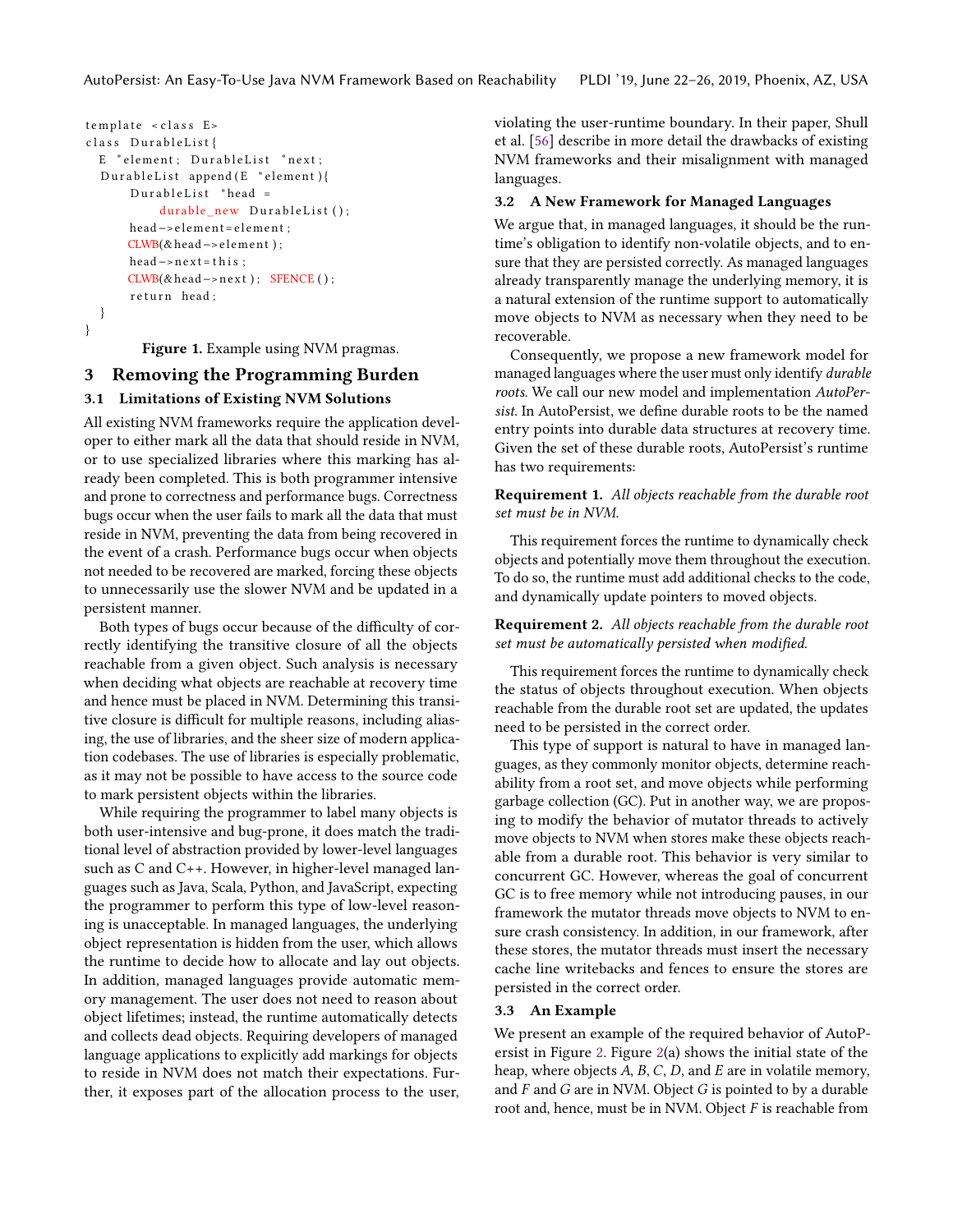<span id="page-3-0"></span>

Figure 2. Changing heap state to meet the requirements of AutoPersist's model.

G and must also be in NVM. Because the other objects are not reachable from a durable root, they do not need to be in NVM.

The program changes the  $G \to F$  pointer to  $G \to E$  in Figure [2\(](#page-3-0)b), which leaves the heap in an incorrect state. Objects E and C are now reachable from G but are still in volatile memory. They could not be recovered if a crash were to occur. To ensure that our framework's requirements are met, the runtime makes the changes shown in Figure [2\(](#page-3-0)c). Specifically, before G's pointer changes, the runtime moves E and C from the volatile to the non-volatile heap (i.e., new objects  $E_{nvm}$ and  $C_{nvm}$ ) (operation  $\circled{1}$ ). Then, it adjusts all the pointers to the original  $E$  and  $C$  objects. Since  $F$  is not reachable from a durable root anymore, eventually it will be moved back to volatile memory.

# 4 AutoPersist Programming Model

# 4.1 Labeling Durable Roots

AutoPersist requires the programmer to declare the set of durable roots. Declaring a durable root consists of two parts: identifying the object and associating a name with it. We add a new annotation to Java [\[32\]](#page-14-11), @durable\_root, which is used to label fields containing objects. A field labeled with @durable\_root indicates that the object pointed to by this field is a durable root.

Only static fields can be labeled with @durable\_root in our model. Static fields have a unique name in the application environment, and hence can be easily identified at recovery time. While adding support in AutoPersist to allow dynamic fields to also be @durable\_roots is trivial, we believe that the benefits that this additional feature would provide are outweighed by the opportunities for programmer mistakes that it would introduce. As multiple instances of the object could be created, it would be easy for the programmer to make mistakes when associating the durable root to a specific instance of the object.

# <span id="page-3-1"></span>4.2 Failure-Atomic Region Support

The default behavior of AutoPersist is to ensure that stores to objects reachable from a @durable\_root are persisted in sequential order. However, in some situations, it may be necessary to provide the appearance of multiple stores completing atomically from the crash-consistency perspective. To allow this, our framework supports failure-atomic regions.

In AutoPersist, the user is expected to label the start and end of failure-atomic regions. Given these labels, the runtime ensures that all stores to objects reachable from a durable root within this region complete atomically from a crashconsistency perspective at the end of the region. There is no additional user involvement. AutoPersist uses a flattened nesting approach to ensure values are not made persistent prematurely. Like other implementations [\[6,](#page-14-1) [31,](#page-14-12) [42,](#page-15-9) [46\]](#page-15-10), our failure-atomic region support is meant solely to provide allor-nothing visibility to persistent data in the event of a crash. It does not detect data races or perform rollbacks like software transactional memory. Instead, the user is still expected to provide any synchronization needed to prevent data races in accordance with the Java memory model [\[45\]](#page-15-11). This type of concurrency model is known as an open transactional model [\[16\]](#page-14-13). Section [6.5](#page-9-0) covers how we implement failureatomic region support in AutoPersist.

# <span id="page-3-2"></span>4.3 Persistency Model

AutoPersist provides a simple and intuitive persistency model. Outside of failure-atomic regions, all writes to values reachable from a @durable\_root are persisted in a sequential order. Inside of failure-atomic regions, no data is made persistent until the end of the region. At that point, all stores to data reachable from a @durable\_root within the region are made persistent atomically.

To ensure sequential persistency outside of failure-atomic regions, AutoPersist detects the case when a value  $V$  is being stored into an object  $O$  that is reachable from a  $@$ durable\_root. When this happens, the actions that AutoPersist takes depend on the state of the value  $V$  being stored. If  $V$  is either a primitive value or was previously reachable from a @durable\_root, then AutoPersist ensures that the store to object O is done persistently by adding a CLWB and an SFENCE after the store.

However, if V is an object that was not previously reachable from a @durable\_root, before AutoPersist can store V in O, AutoPersist must make V and its transitive closure persistent. Note that the order in which AutoPersist makes V and its transitive closure persistent does not affect the persistency model. This is because V will be unrecoverable until  $V$  is stored into  $O$ . It only matters that  $V$  and its transitive closure are made persistent before this store is performed.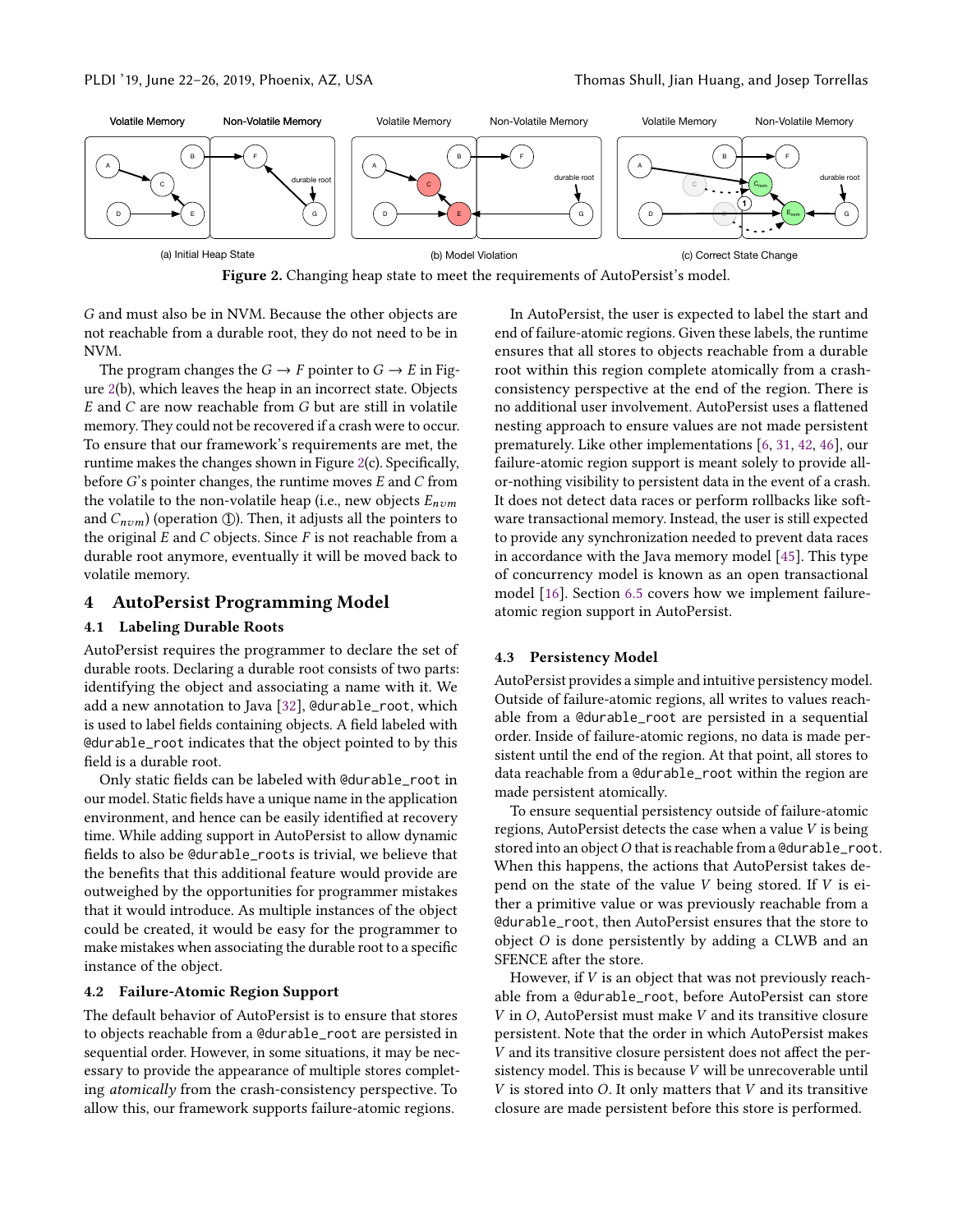While searching and potentially relocating V and its transitive closure, AutoPersist also inserts the necessary CLWBs to ensure their persistency. Before the store of V in O, AutoPersist inserts an SFENCE to ensure that all CLWBs have completed. After the store, AutoPersist inserts a CLWB and an SFENCE. In Section [6.1,](#page-6-0) we discuss how to update the objects that pointed to the old locations of V or its transitive closure.

Inside failure-atomic regions, before every store to an object reachable from a @durable\_root, AutoPersist saves in a persistent undo log the value that will be overwritten. The undo log operation is followed by a CLWB and SFENCE to ensure that the log entry has been made persistent. After that, the store to the object is performed and a CLWB is added to write back the new update to NVM. At the end of the failureatomic region, AutoPersist inserts an SFENCE to ensure that all the stored data has reached the NVM. Then, the undo log is discarded. With this design, stores to objects reachable from a @durable\_root are allowed to be completed out of order, but they are all persisted at the end of the region. Moreover, if the atomic region fails to complete, the undo log in persistent memory is used to undo all of the updates in the region that were persisted. Such updates should not be part of the crash-consistent program state.

This persistency model only applies to data reachable from @durable\_roots. None of the other data will be recovered in the event of a crash. Hence, it does not need to abide by our framework's persistency model. Such data can be reordered in accordance with the Java memory model standard.

#### 4.4 Recovery API

In order to recover data from a @durable\_root after a crash, we must have recovery code that allows the program to retrieve previous versions of an object as it starts-up. To allow this, we extend the Java Object class to include a new method, recover(String image), which attempts to recover the value of the implicit object argument within a named image. In order to differentiate multiple executions running simultaneously, when initializing execution, the programmer is expected to provide an image name for the given execution. This image name is used to recover objects from the execution's non-volatile heap. The recover method is expected to be called from a @durable\_root. If either the named image cannot be found or the object the method is invoked from is not a durable root, then null is returned.

Figure [3](#page-4-0) shows a simple example of how to use this method. The example tries to recover a key-value store. If the keyvalue store cannot be recovered, then a new version of it is instantiated.

#### 4.5 Introspection API

A strength of AutoPersist is that its simple abstraction frees the programmer from having to worry about many details. However, sometimes, such as when debugging, the user may

```
@durable_root
public static KeyValueStore kv;
s \cdot t \cdot i \cdotif ((kv = kv. \nrecover("image_name")) == null)kv = new Key ValueStore();
    }
}
```
#### Figure 3. Recovery API example.

want to extract more object information. For this reason, AutoPersist includes several method calls that allow for introspection. The method calls are: isRecoverable(), inNVM(), isDurableRoot(), inFailureAtomicRegion(tid), and failureAtomicRegionNestingLevel(tid).

The functionality of most of these calls is self-evident. is-Recoverable(), inNVM(), and isDurableRoot() are called by an object and return a boolean of the requested information. On the other hand, inFailureAtomicRegion(tid) and failureAtomicRegionNestingLevel(tid) take a thread identifier as argument, and query it for the desired information.

#### 4.6 Unrecoverable Keyword

In some situations, a programmer may decide that some data reachable from a @durable\_root does not need to be recoverable across a crash. To provide this functionality, AutoPersist includes the @unrecoverable annotation, which can be applied to any dynamic object field. Any field labeled with this annotation will disable AutoPersist's requirements on stores to that field.

We anticipate that @unrecoverable may be used to limit the performance impact of persistency when objects can be recovered or recreated via other means. However, we strongly argue that the default behavior should be that all objects reachable from durable roots should be handled in a crash-consistent manner. This approach minimizes the likelihood of programmer mistakes.

# 5 Applying AutoPersist to the JVM

In this section, we describe how we change the Java Virtual Machine (JVM) to meet our NVM framework's requirements.

In AutoPersist, an object can be in one of three states: Ordinary, Converted, and Recoverable. The ordinary state means that the object will not be recovered in the event of a crash. The recoverable state indicates that the object is reachable from a durable root, and will be recovered in the event of a crash. The converted state means that the object is in the process of transitioning from the ordinary to the recoverable state. The object and its transitive closure may not yet be reachable from a durable root. However, the runtime is in the process of making them reachable. For brevity, an object that is in either the converted or recoverable state is said to be in the ShouldPersist state.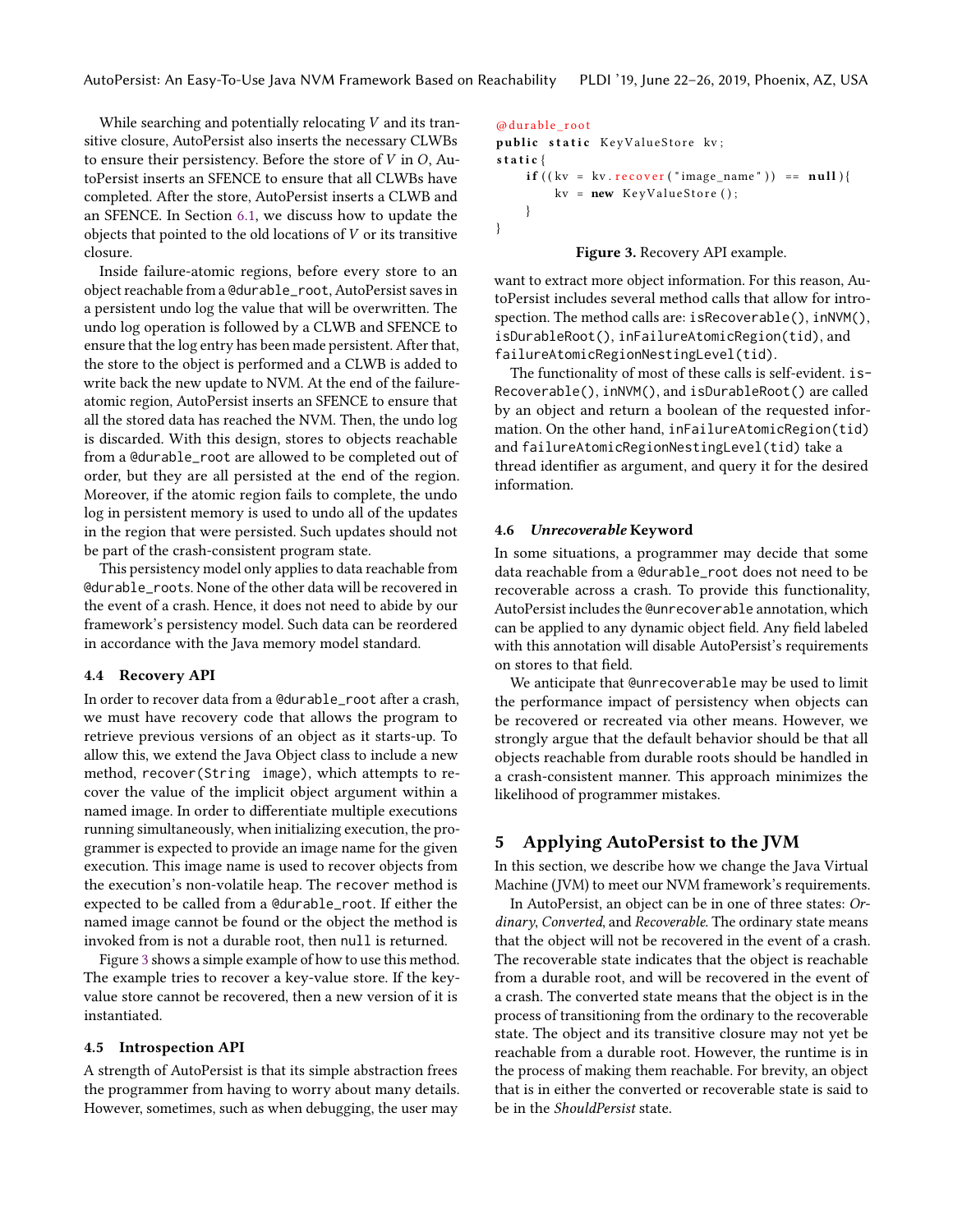A programmer may choose to mark a field in an object as @unrecoverable. In such case, AutoPersist does not perform any persistency-related action on the field.

# 5.1 Modified Object Store Operations

Our framework alters the behavior of several JVM bytecodes. Below we highlight the main changes to storing to static and dynamic object fields, as well as to arrays.

#### 5.1.1 Storing to Static Object Fields

Storing to a static field in Java is represented by the putstatic (C,F,V) bytecode. Normally, this instruction stores value  $V$  into field  $F$  of class  $C$ 's static object representation. AutoPersist's new implementation of putstatic is shown in Algorithm [1.](#page-5-0)

In the putStatic procedure, first, if the value to be stored is an object, the algorithm finds the real current location of the object (Line [3\)](#page-5-0). This is necessary because, as we will discuss in Section [6.1,](#page-6-0) when an object is moved to NVM, not all the pointers to it are immediately updated. Instead, AutoPersist leaves behind some temporary forwarding objects that point to the object's new location in NVM.

Next, if the field being stored to is a persistent root and the value being stored into the field is not recoverable, then the value is made recoverable (Lines [4-5\)](#page-5-0). This is the only case that needs action for stores to static object fields.

After this, if the thread is in a failure-atomic region and the field is a persistent root, the old value is logged. Next, the value is written to the field. Finally, if the field is a persistent root, then the address of the object is stored in a global table (Line [13\)](#page-5-0) that will be used to retrieve the object in a recovery.

#### 5.1.2 Storing to Dynamic Object Fields and Arrays

Storing to a dynamic object field in Java is represented by the putfield(H,F,V) bytecode. Normally, this instruction stores value V into field F of dynamic object field holder H. Procedure putField in Algorithm [1](#page-5-0) shows our new implementation. It is similar to putStatic, but has a few notable differences. First, the field being stored to cannot be a persistent root, so this condition does not need to be checked. Second, the holder object itself may now be in the ShouldPersist state. Therefore, for putField, the state of the holder object dictates whether the value to be stored must be made recoverable. Note that if the field is marked as @unrecoverable, no persistency action is taken. Line [20](#page-5-0) reflects the appropriate check used to determine whether the value needs to be made recoverable.

After the object's field is updated (Line [27\)](#page-5-0), the state of the holder determines what additional actions must be performed to satisfy our model. If the holder object is in the ShouldPersist state and the field stored to is not @unrecoverable, then the corresponding cache line is written back (Line [29\)](#page-5-0). Further, if we are not in a failure-atomic region, a fence is inserted to guarantee completion of the writeback (Line [31\)](#page-5-0).

#### <span id="page-5-0"></span>Algorithm 1 Modified object store operations.

- 1: procedure PUTSTATIC(class, field, value)
- 2: if typeof(value) is Object then
- 3: value = getCurrentLocation(value)
- 4: if isDurableRoot(field) and !isRecoverable(value) then
- 5: value = makeObjectRecoverable(value)
- 6: end if
- 7: end if
- 8: if inFailureAtomicRegion(tid) and isDurableRoot(field) then
- 9: logStore(class, field)
- 10: end if
- 11: writeField(class, field, value)
- 12: if isDurableRoot(field) then
- 13: RecordDurableLink(field, value)
- 14: end if
- 15: end procedure

16: procedure PUTFIELD(holder, field, value)

- 17: holder = getCurrentLocation(holder)
- 18: if typeof(value) is Object then
- 19: value = getCurrentLocation(value)
- 20: if !isUnrecoverable(field) and isShouldPersist(holder) and !isRecoverable(value) then
- 21: value = makeObjectRecoverable(value)
- 22: end if
- 23: end if
- 24: if inFailureAtomicRegion(tid) and !isUnrecoverable(field) and is-ShouldPersist(holder) then
- 25: logStore(holder, field)
- 26: end if
- 27: writeField(holder, field, value)
- 28: if !isUnrecoverable(field) and isShouldPersist(holder) then
- 29: cachelineWriteback(holder, field)
- 30: if !inFailureAtomicRegion(tid) then
- 31: persistFence()
- 32: end if
- 33: end if
- 34: end procedure

35: procedure arrayStore(holder, index, value)

- 36: holder = getCurrentLocation(holder)
- 37: if typeof(value) is Object then
- 38: value = getCurrentLocation(value)
- 39: if isShouldPersist(holder) and !isRecoverable(value) then
- 40: value = makeObjectRecoverable(value)
- 41: end if
- 42: end if
- 43: if inFailureAtomicRegion(tid) and isShouldPersist(holder) then
- 44: logStore(holder, index)
- 45: end if
- 46: writeArray(holder, index, value)
- 47: if isShouldPersist(holder) then
- 48: cachelineWriteback(holder, index)
- 49: **if** !inFailureAtomicRegion(tid) then
- 50: persistFence()
- $51:$  end if
- 52: end if
- 53: end procedure

Stores to arrays (JVM's {a,b,c,d,f,i,l,s}astore bytecodes) are also modified in a way similar to putfield. Procedure arrayStore in Algorithm [1](#page-5-0) shows the modifications.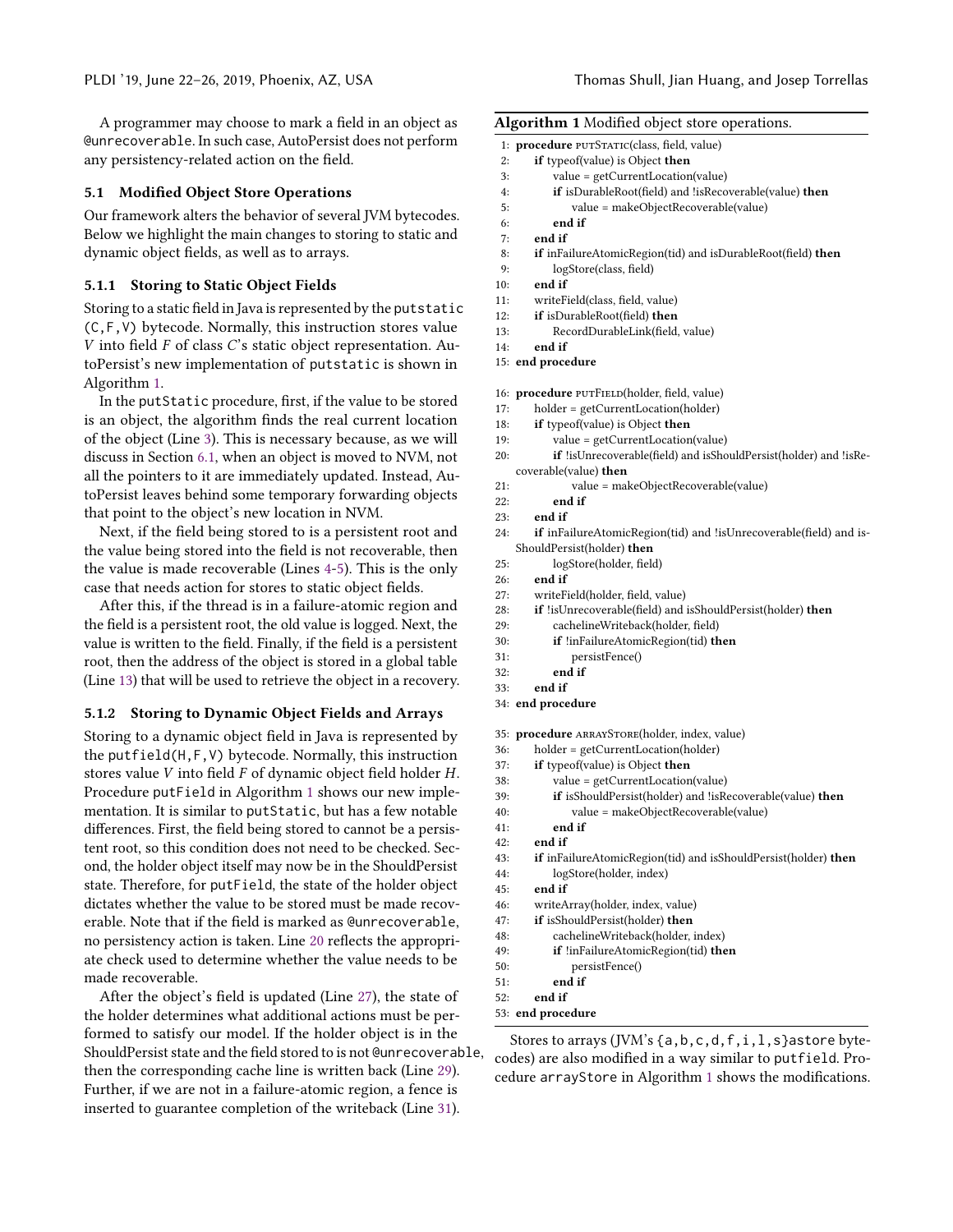#### 5.2 Object Header

As the internal object representation is hidden from the user in Java, we modify the object layout to assist with our implementation. We add a 64-bit header word to each object, which we call the NVM\_Metadata header. This header stores information about the state of the object relevant to AutoPersist. Figure [4](#page-6-1) shows the fields in our object header word.

<span id="page-6-1"></span>

Figure 4. NVM\_Metadata header contents.

In the header, the converted and recoverable bits denote the object state: converted objects have the converted bit set; recoverable ones have the recoverable bit set; ordinary objects have both bits clear. The rest of the bits are introduced in subsequent sections.

# 6 Advanced Implementation Aspects

This section describes transparently updating pointers, determining which objects to move to NVM, thread safety, garbage collection, and failure-atomic region support.

# <span id="page-6-0"></span>6.1 Transparently Updating Pointers

When an object is moved from volatile memory to NVM, all pointers to the original location of the object must be updated to reflect its new location (Figure [2\)](#page-3-0). However, AutoPersist adjusts the pointers  $lazily$ ; for performance, it temporarily inserts a level of indirection for some pointers until GC occurs.

For example, in Figure [2,](#page-3-0) when objects C and E are moved to NVM, the pointers from objects A, D, E, and G would also need to be updated. However, supporting the ability to change all of these pointers at the time of the move would have prohibitive performance overheads. Indeed, we would have to add a pointer table, and introduce a level of indirection to all pointer accesses. Alternatively, at the time of the move, we could search the entire heap to discover and update pointers to the moved objects. Either of these options would result in significant slowdowns.

Consequently, AutoPersist temporarily retains the original C and E objects and converts them into forwarding objects. Only the new pointers from the recoverable objects (G and  $E_{nvm}$ ) point to the new recoverable copies of the objects  $(E_{nvm}$  and  $C_{nvm}$ ). The other pointers are left pointing to the forwarding objects (i.e.,  $A$  to  $C$ , and  $D$  to  $E$ ) until a GC cycle is executed.

Note that this approach is correct, as it relies on the following key insight: if an object is in volatile memory, then all pointers to the object must be from objects not reachable from the durable root set. This is true by Requirement [1.](#page-2-1) Hence, if an object is moved, its original location can be used

as a temporary forwarding pointer for pointers from objects in volatile memory. The only objects that cannot use this forwarding pointer in volatile memory are the objects that were in NVM or have been moved to NVM. The pointers from these objects are updated during the moving process.

In AutoPersist, the NVM\_Metadata header of forwarding objects is set as follows: the forwarded bit is set, and the 48-bit forwarding ptr field points to the object's real location in NVM (Figure [4\)](#page-6-1). In addition, some JVM bytecodes are adjusted to check for forwarding objects.

Algorithm [2](#page-6-2) shows how bytecodes must be altered. First, procedure getCurrentLocation retrieves the current location of an object. It checks the object's forwarded bit in the NVM\_Metadata header to see if the object currently pointed to is a forwarding object (Line [2\)](#page-6-2). If so, the procedure reads the real location of the object from the forwarding ptr field in the header (Line [3\)](#page-6-2).

<span id="page-6-2"></span>

|     | <b>Algorithm 2</b> Modified object load operation. |
|-----|----------------------------------------------------|
|     | 1: <b>procedure</b> GETCURRENTLOCATION( $obj$ )    |
| 2:  | <b>if</b> is Forwarded(obj) <b>then</b>            |
| 3:  | return getForwardingPtr(obj)                       |
| 4:  | end if                                             |
| 5:  | return obj                                         |
|     | 6: end procedure                                   |
|     | 7: procedure GETFIELD(holder, field)               |
| 8:  | $holder = getCurrentLocation(holder)$              |
| 9:  | value = readField(holder, field)                   |
| 10: | <b>if</b> typeof(value) is Object <b>then</b>      |
| 11: | newValue = getCurrentLocation(value)               |
| 12: | end if                                             |
| 13: | return newValue                                    |
|     | 14: end procedure                                  |

The second procedure, getField(H,F), shows how the JVM bytecode getfield must be modified. Originally, this instruction loads the value stored in field F of dynamic object field holder H onto the JVM stack. Now, we call getCurrentLocation to ensure that the correct pointers are being used (Lines [8](#page-6-2) and [11\)](#page-6-2). Many of the procedures shown in Algorithm [1](#page-5-0) must also perform this same check. Similar modifications are made to other JVM bytecodes that load and store values, namely, getstatic, if\_acmpeq, if\_acmpne, monitorenter, monitorexit, and the various array load bytecodes.

During GC, pointers to forwarding objects are updated to point to the real objects, and the forwarding objects are removed. As GC already must adjust pointers, it is natural for AutoPersist to perform this operation during GC.

# 6.2 Movement of Objects

In AutoPersist, it is the responsibility of the runtime to move objects to NVM when necessary during execution, to ensure all objects reachable from the durable root set are in NVM.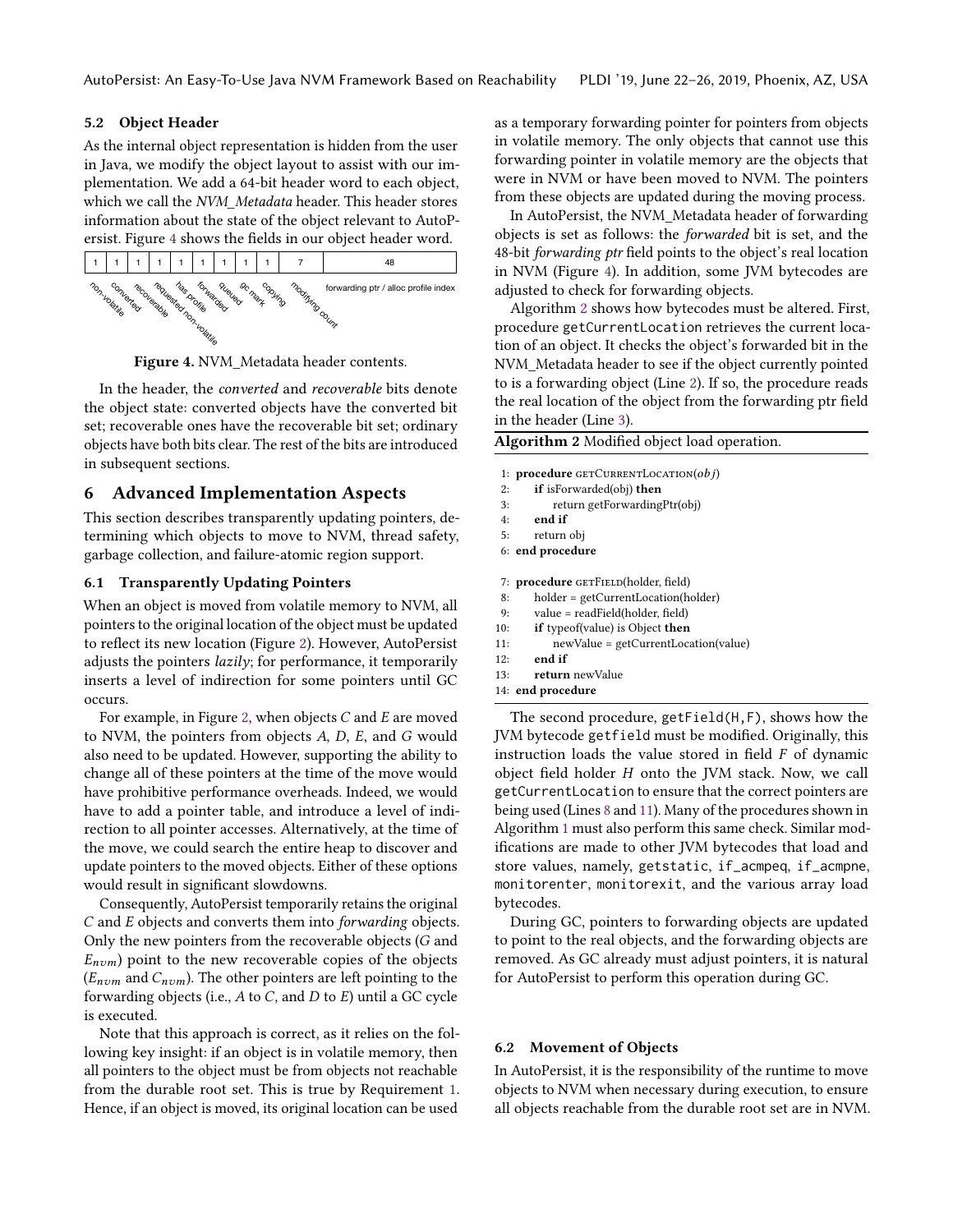This means that the runtime must potentially trace the transitive closure of an object to ensure that all reachable objects are persistent.

Algorithm [3](#page-7-0) shows the various procedures used for this operation. Procedure makeObjectRecoverable manages the phases of the operation. First, the initial object (i.e., the one that initiates the transitive search) is passed to procedure addToQueueIfNotCoverted (Line [2\)](#page-7-0) to be added to a threadlocal work queue. This queue holds the objects that need to be processed to ensure that the transitive closure is in NVM. To ensure that a given object is not placed twice in the work queue, we add the *queued* bit in the NVM\_Metadata header of each object (Figure [4\)](#page-6-1). If an object is in the work queue, the queued bit is set. Inter-thread dependencies are also detected at this point (Line [18\)](#page-7-0). Note that multiple threads may be performing this action simultaneously. Hence, we use a CAS operation to set the queued bit (Line [22\)](#page-7-0). Once the queued bit is set, the object is placed in the local work queue without synchronization.

Next, procedure convertObjects is called. This procedure processes the objects in the work queue (Line [28\)](#page-7-0). For each object, we first check whether it is already allocated in NVM. The non-volatile bit in the NVM\_Metadata header (Figure [4\)](#page-6-1) is set if the object is in NVM. If the bit is not set, the object is moved to NVM (Line [31\)](#page-7-0). In either case, cache line writebacks must be inserted to guarantee that the entire contents of the object are persistent (Line [33\)](#page-7-0). Since AutoPersist can precisely determine an object's layout, the runtime is able to insert the minimal number of CLWBs necessary to ensure that the entire object has been written back. Next, the converted bit of the NVM\_Metadata header is set. After this, we search all the objects that are reachable by pointers from the current object and, if necessary, add them to the work queue (Line [36\)](#page-7-0). Note that fields annotated with the @unrecoverable marking are not searched.

While doing this, the algorithm also checks each of the pointers to see if they will need to be updated. Pointers will need to be updated if the object they point to will be moved to NVM while executing this algorithm. Such pointers are placed in another queue, the ptr queue, for later processing (Line [38\)](#page-7-0). Recall that these updates are necessary to prevent persistent objects from pointing to volatile forwarding objects.

Finally, if the object has moved, we want the work queue to point to the new location of the object (Line [41\)](#page-7-0).

When the convertObjects procedure returns, the thread must ensure that other objects reachable from the initial object and that are being persisted by other threads are already persisted. This is done by monitoring a global table and checking whether the other threads have finished their work (Line [4\)](#page-7-0). If they have not, the thread waits until they do. In practice, we observe very little wait time.

The next step is to call procedure updatePtrLocations to update all pointer locations within the ptr queue (Lines [47](#page-7-0)

<span id="page-7-0"></span>

|     | <b>Algorithm 3 Transitive persist.</b>                                |  |  |  |  |
|-----|-----------------------------------------------------------------------|--|--|--|--|
|     | 1: <b>procedure</b> MAKEOBJECTRECOVERABLE(object)                     |  |  |  |  |
| 2:  | addToQueueIfNotConverted(object)                                      |  |  |  |  |
| 3:  | convertObjects()                                                      |  |  |  |  |
| 4:  | wait for other threads to complete phase                              |  |  |  |  |
| 5:  | updatePtrLocations()                                                  |  |  |  |  |
| 6:  | wait for other threads to complete phase                              |  |  |  |  |
| 7:  | markRecoverable()                                                     |  |  |  |  |
| 8:  | return getCurrentLocation(object)                                     |  |  |  |  |
|     | 9: end procedure                                                      |  |  |  |  |
|     |                                                                       |  |  |  |  |
|     | 10: procedure ADDTOQUEUEIFNOTCOVERTED(obj)                            |  |  |  |  |
| 11: | do                                                                    |  |  |  |  |
| 12: | obj = getCurrentObject(obj)                                           |  |  |  |  |
| 13: | oldHeader = readPersistentHeader(obj)                                 |  |  |  |  |
| 14: | <b>if</b> isRecoverable(obj) <b>then</b>                              |  |  |  |  |
| 15: | return                                                                |  |  |  |  |
| 16: | end if                                                                |  |  |  |  |
| 17: | if isConverted(obj) or isQueued(obj) then                             |  |  |  |  |
| 18: | detect any inter-thread dependency                                    |  |  |  |  |
| 19: | return                                                                |  |  |  |  |
| 20: | end if                                                                |  |  |  |  |
| 21: | newHeader = setIsQueued(oldHeader)                                    |  |  |  |  |
| 22: | while !CAS(obj, oldHeader, newHeader)                                 |  |  |  |  |
| 23: | workQueue.add(obj)                                                    |  |  |  |  |
| 24: | return                                                                |  |  |  |  |
|     | 25: end procedure                                                     |  |  |  |  |
|     | 26: procedure CONVERTOBJECTS                                          |  |  |  |  |
| 27: | $idx = 0$                                                             |  |  |  |  |
| 28: | while $idx$ ! = workQueue.size() do                                   |  |  |  |  |
| 29: | $obj = workQueue$ [idx]                                               |  |  |  |  |
| 30: | <b>if</b> !isNonVolatile(obj) <b>then</b>                             |  |  |  |  |
| 31: | obj = moveToNonVolatileMem(obj)                                       |  |  |  |  |
| 32: | end if                                                                |  |  |  |  |
| 33: | write back entire object to NVM                                       |  |  |  |  |
| 34: | setIsConverted(obj)                                                   |  |  |  |  |
| 35: | <b>for</b> (ref, offset) in nonUnrecoverableReferences(obj) <b>do</b> |  |  |  |  |
| 36: | addToQueueIfNotConverted(ref)                                         |  |  |  |  |
| 37: | <b>if</b> !isNonVolatile(ref) <b>then</b>                             |  |  |  |  |
| 38: | ptrQueue.add(obj, offset, ref)                                        |  |  |  |  |
| 39: | end if                                                                |  |  |  |  |
| 40: | end for                                                               |  |  |  |  |
| 41: | $workQueue[idx] = obj$                                                |  |  |  |  |
| 42: | $idx += 1$                                                            |  |  |  |  |
| 43: | end while                                                             |  |  |  |  |
|     | 44: end procedure                                                     |  |  |  |  |
|     |                                                                       |  |  |  |  |
|     | 45: procedure UPDATEPTRLOCATIONS                                      |  |  |  |  |

- 46: while ptrQueue.size() !=  $0$  do
- 47: (obj, offset, ref) = ptrQueue.pop()
- 48: ref = getCurrentLocation(ref)
- 49: writeOffset(obj, offset, ref)
- 50: end while
- 51: end procedure

52: procedure markRecoverable

- 53:  $idx = 0$
- 54: while !workQueue.isEmpty() do
- 55: obj = workQueue.pop()
- 56: setRecoverable(obj)
- 57: end while

```
58: end procedure
```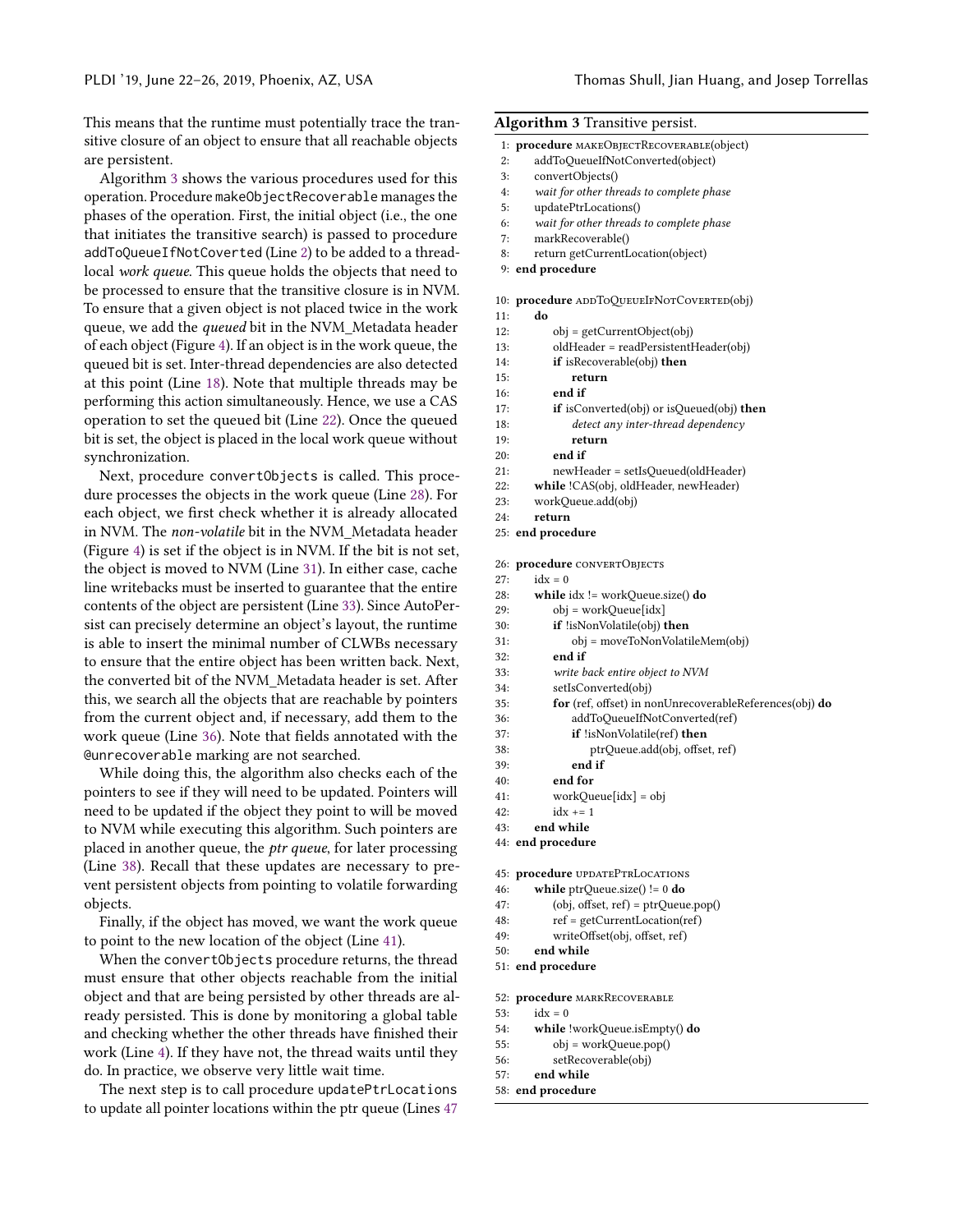to [49\)](#page-7-0). Afterwards, once again in rare cases, the thread pauses for other threads to complete their work (Line [6\)](#page-7-0).

The last step of this algorithm is to call the markRecoverable procedure to set the recoverable flag of all objects modified by this thread (Line [7\)](#page-7-0). Recall that when recoverable is set for an object, it means that all objects reachable from this object are also persistent. This is stronger than the converted flag, which is a transition state. Finally, the process returns the object's current location (Line [8\)](#page-7-0).

Mapping our three object states to traditional tri-color GC terms [\[27\]](#page-14-14), the ordinary state is the white color, the converted state is the gray color, and the recoverable state is the black color. In other words, if a mutator thread encounters a converted object while performing a store, then it must proactively make the object's new transitive closure recoverable, even though the object is not yet reachable from a durable root. This is necessary to ensure that a crash-consistent state is maintained in the presence of concurrent mutations.

#### 6.3 Thread Safety

Since Java is multithreaded, it is possible for a thread to try to access an object as the object is being moved to NVM. Without precautions, this can create a race condition that creates an execution state not possible in the Java memory model. To prevent this, caution must be taken in two places: when moving objects to NVM, and when storing to objects. This is because, without synchronization, it may be possible for these two events to race and for stores to be lost.

To prevent this race from occurring, we introduce two new fields in the NVM\_Metadata header: copying and modifying count (Figure [4\)](#page-6-1). The copying flag is set while the object is being copied over to NVM. The modifying count field indicates the number of threads that are currently in the process of modifying the object. Both fields are updated using CAS operations.

Algorithm [4](#page-8-0) shows moveToNonVolatileMem, the threadsafe procedure to move an object to NVM. A thread is only allowed to copy an object to NVM when no other thread is in the process of modifying the object. Hence, the procedure checks the object's modifying count and waits to perform the copy until the modifying count is zero (Line [6\)](#page-8-0).

To improve performance, we perform two optimizations. First, while an object is being copied, we still allow another thread to modify the object. To modify the object, a thread clears the copying flag before performing the modification. Hence, if the copying thread detects that the copying flag has been cleared during the copying (Line [14\)](#page-8-0), then the copy must be performed again. Otherwise, the operation has been successful, and the thread resets the copying flag (Line [18\)](#page-8-0).

The second optimization is not to increment the modifying count unless necessary. Incrementing the count is only necessary if the modifying thread detects that the object may have moved while it was performing the modification. The thread can check this by reading the object's NVM\_Metadata

<span id="page-8-0"></span>Algorithm 4 Moving object to NVM.

|     | 1: procedure MOVETONONVOLATILEMEM(obj)            |  |  |  |  |
|-----|---------------------------------------------------|--|--|--|--|
| 2:  | $newObj = allocateNUM(sizeof(obj))$               |  |  |  |  |
| 3:  | while true do                                     |  |  |  |  |
| 4:  | do                                                |  |  |  |  |
| 5:  | oldHeader = readPersistentHeader(obj)             |  |  |  |  |
| 6:  | <b>if</b> getModifyingCount(oldHeader) $> 0$ then |  |  |  |  |
| 7:  | continue                                          |  |  |  |  |
| 8:  | end if                                            |  |  |  |  |
| 9:  | $newHeader = setIsCopying (oldHeader)$            |  |  |  |  |
| 10: | while !CAS(obj, oldHeader, newHeader)             |  |  |  |  |
| 11: | copyMem(obj, newObj, sizeof(obj))                 |  |  |  |  |
| 12: | do                                                |  |  |  |  |
| 13: | oldHeader = readPersistentHeader(obj)             |  |  |  |  |
| 14: | <b>if</b> !isCopying(oldHeader) <b>then</b>       |  |  |  |  |
| 15: | continue                                          |  |  |  |  |
| 16: | end if                                            |  |  |  |  |
| 17: | $newHeader = unsetIsCopying (oldHeader)$          |  |  |  |  |
| 18: | while !CAS(obj, oldHeader, newHeader)             |  |  |  |  |
| 19: | <b>return</b> newObj                              |  |  |  |  |
| 20: | end while                                         |  |  |  |  |
|     | 21: end procedure                                 |  |  |  |  |

header state and the object's address before and after it performs the write. Note that we need to place a fence between the write and subsequent reads to ensure that the write has completed by the time the reads are issued. If a change is detected, the write is repeated, this time incrementing the modifying count. This code is not shown due to lack of space.

## <span id="page-8-1"></span>6.4 Allocation and Garbage Collection

Since there are now volatile and non-volatile portions of the heap, our runtime's allocator and garbage collector must be adjusted to account for this expansion, and to ensure that objects are placed in the correct portion of the heap. For allocation, thread local allocation buffers (TLABs) are used. Each thread has both a volatile and a non-volatile TLAB, which it can use to bump-allocate objects.

For GC, our implementation uses a stop-the-world copying collector for both parts of the heap. During a collection, if a forwarding object is encountered, all pointers to that object are adjusted to point to the object's new location, and the forwarding object is reaped.

Normally, during GC, objects are copied to either volatile memory or NVM based on their original location. One optimization we add to our GC implementation is to detect if an object is no longer reachable from a durable root and, if so, move the object back to volatile memory. To implement this optimization, we use two new flags in the NVM\_Metadata header: gc mark and requested non-volatile (Figure [4\)](#page-6-1). The gc mark flag is used during the GC cycle to identify which objects are reachable from a durable root. Before a GC cycle starts, our collector walks the heap and sets the gc mark flag for all objects that are reachable from a durable root. These are the objects that must stay in NVM. The requested non-volatile flag indicates to the collector that this object should remain in NVM even if it is not reachable by any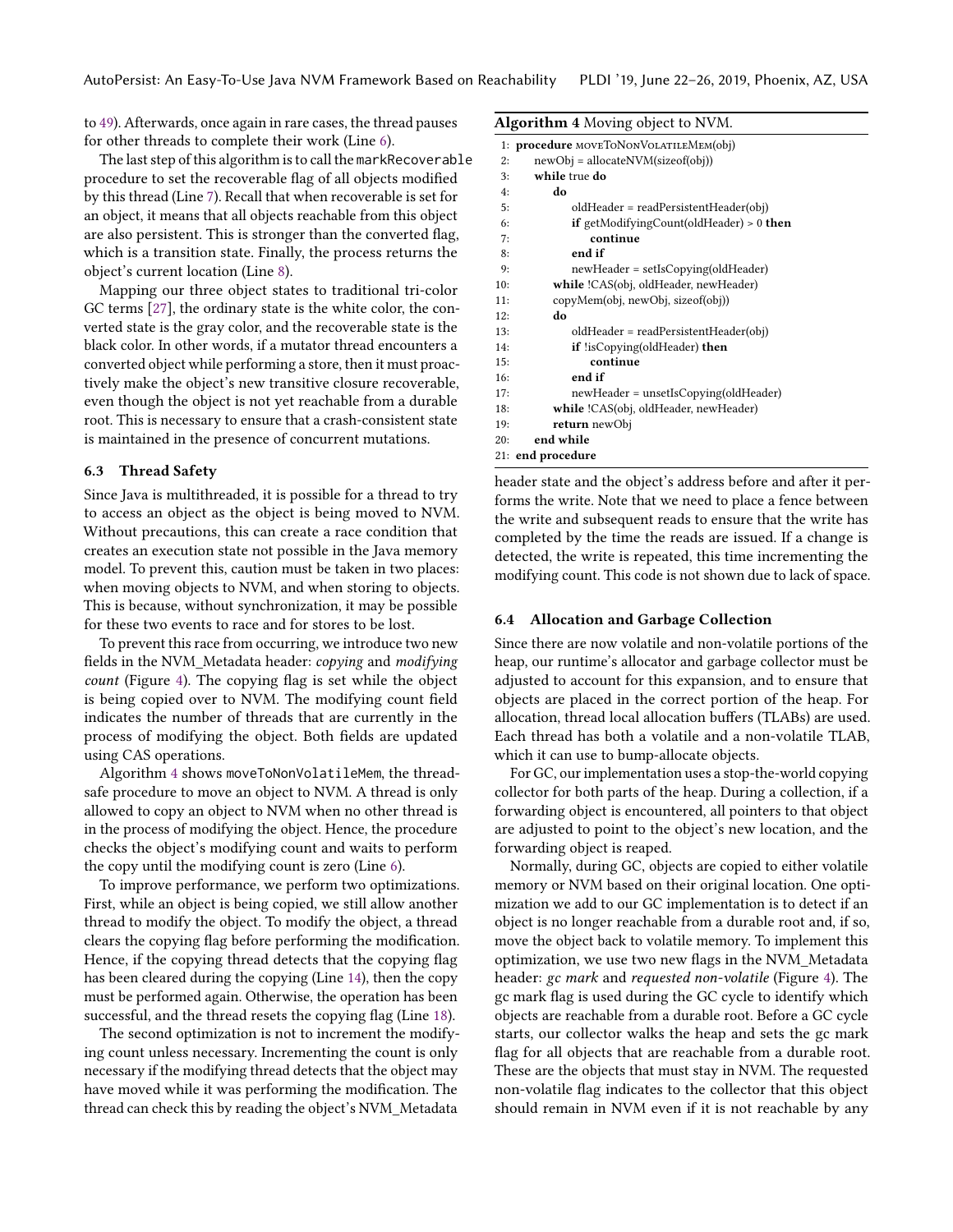durable root. We use this flag so as not to interfere with the optimization we propose in Section [7.](#page-9-1)

Note that since some objects are moved back from NVM to volatile memory during a GC cycle, it is possible for some objects not reachable from the durable root set to be still in NVM when an application crashes. To ensure consistency, at recovery time, when an existing image is loaded, a GC cycle is performed on the NVM to free all the objects not reachable from the durable root set.

#### <span id="page-9-0"></span>6.5 Failure-Atomic Region Support

As described in Section [4.2,](#page-3-1) AutoPersist supports failureatomic regions. Given the semantics of AutoPersist, we are given much flexibility in choosing how to design our implementation. Currently, AutoPersist uses per-thread undo logs with write-ahead logging. As shown in Algorithm [1](#page-5-0) (Lines [9,](#page-5-0) [25,](#page-5-0) and [44\)](#page-5-0), inside a failure-atomic region, any value within a durable object that will be overwritten is first logged ahead of the store. This involves copying the original value, a pointer to the object, and the value's offset within the object's internal layout to a thread-local log. Logging this information ensures that the object can be correctly restored in the event of a crash.

For each JVM thread, AutoPersist adds a counter indicating the current failure-atomic region nesting level, and a pointer to its thread-local undo log. The undo log is also considered a durable root, to ensure that all objects pointed to by the log continue to be persisted correctly. At the end of the failureatomic region, the thread's undo log is cleared, allowing any dead objects to be reclaimed.

Many previous works have tried to optimize the performance of logging within failure-atomic regions [\[28,](#page-14-15) [30,](#page-14-16) [31,](#page-14-12) [40,](#page-15-12) [42,](#page-15-9) [46,](#page-15-10) [55,](#page-15-13) [60\]](#page-15-2). We believe that many of their optimizations can also be applied to AutoPersist. Since the implementation of our failure-atomic region support is transparent to the user, our runtime is free to internally change its implementation. We leave this as future work.

# <span id="page-9-1"></span>7 Optimizing Object Allocation

Modern Java implementations support tiered compilation. When a method is first invoked, it is compiled by a compiler that completes quickly but does not generate very optimized code. Later, if the method is deemed important, it is recompiled using an optimizing compiler that produces higherquality code. In addition, the initial compiler tier typically inserts profiling information into the code, which is later used by the optimizing compiler to generate better code.

In AutoPersist, we modify the initial compiler to produce profiling information that is used by the optimizing compiler to reduce object handling overhead. Specifically, a source of overhead in our implementation is when an object is moved to NVM because it becomes reachable from a durable root. AutoPersist reduces this overhead by predicting that an object will eventually be moved to NVM, and eagerly allocating

it in NVM in the first place. To support this optimization, AutoPersist inserts profiling information to identify which allocation sites often create objects that later need to be moved to NVM. Once these sites are identified, AutoPersist eagerly allocates objects from these sites in NVM. Note that determining such information statically is hard due to the presence of numerous control-flow paths and aliasing, and the need for inter-procedural analysis.

AutoPersist's profiling information is implemented as follows. First, each profiled allocation site is given an entry in a global table called allocProfile. The entry contains a count of the number of objects allocated from this site that are later moved to NVM. During execution, as objects are instantiated, two new fields in their NVM\_Metadata header (Figure [4\)](#page-6-1) are set as follows: the has profile flag is set, and the alloc profile index field is set to the index of the entry within the allocProfile table corresponding to its allocation site. If the object is later moved to NVM, the entry within allocProfile corresponding to the object's allocation site is incremented. To access the correct entry within allocProfile, the object's alloc profile index field is read. Note that it is fine for both the forwarding ptr and the alloc profile index to share the same field in the NVM\_Metadata header, as they are not needed at the same time.

The compiler also retrieves profiling information on the number of method invocations and branch behavior. Via this information, the compiler is able to accurately estimate the total number of objects allocated from a site. Later, when the optimizing compiler recompiles a method, for each of its allocation sites, it checks the total number of objects allocated and the allocProfile count. Based on these values, it decides on whether the site should either continue to allocate objects in volatile memory or switch to eagerly allocating in NVM. To prevent the GC from moving objects eagerly allocated in NVM back to volatile memory, these objects set the requested non-volatile flag (Section [6.4\)](#page-8-1) in their NVM\_Metadata header.

Note that deciding which memory to use for initial object allocation is a performance issue and not a correctness one. AutoPersist guarantees that the necessary objects will be moved to NVM to meet our model's requirements. This profiling information simply helps to attain higher performance.

# <span id="page-9-2"></span>8 Evaluation Environment

Compiler Platform. We implement the AutoPersist framework within the Maxine JVM [\[61\]](#page-15-7). Maxine is an open-source research JVM that enables the fast prototyping of new features while achieving competitive performance. We use Maxine 2.0.5, and modify both its initial tier compiler (T1X) and its optimizing compiler (Graal). In addition, we modify its object layout to integrate our NVM\_Metadata header (Figure [4\)](#page-6-1), add new NVM heap regions, extend its GC (Section [6.4\)](#page-8-1), and implement failure-atomic regions (Section [6.5\)](#page-9-0).

Server Configuration. We use a server with multiple 128GB Intel Optane DC persistent memory modules and 384GB of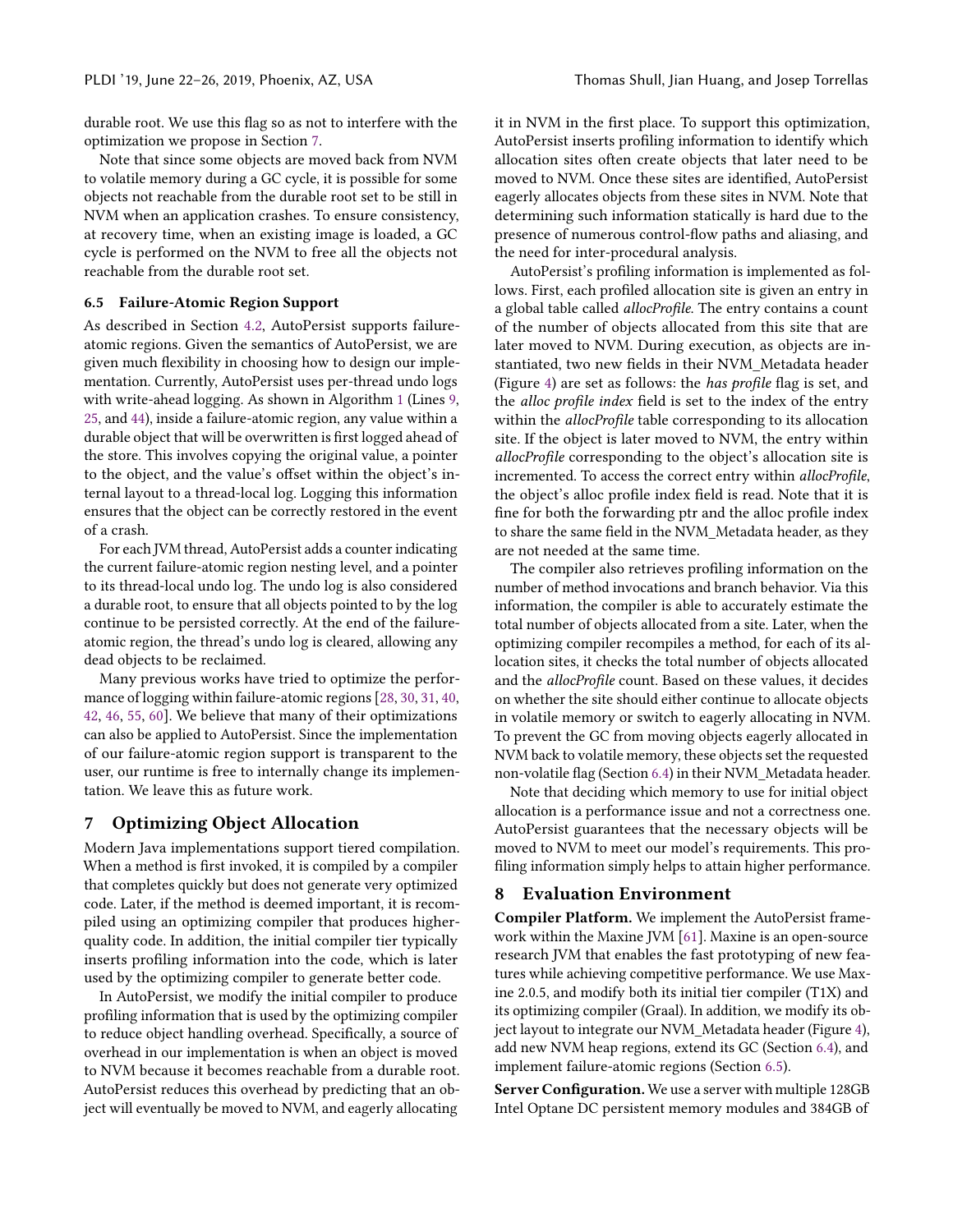DDR4 DRAM. The server contains two 24-core Intel® second generation Xeon® Scalable processors (codenamed Cascade Lake), and runs Fedora 27 on Linux 4.15. In all of our experiments, we set up AutoPersist to reserve 20GB for each of the volatile and non-volatile heap spaces. To create the nonvolatile heap, we use libpmem [\[6\]](#page-14-1) to map a portion of the application's virtual address space to NVM. After that, via the Direct Access (DAX) protocol, applications can directly interact with the Intel Optane DC persistent memory. We use cache line writebacks (CLWB) and store memory fences (SFENCE) to persist values.

# 8.1 Applications

To evaluate AutoPersist, we perform experiments on two real-world applications, namely, a key-value store and the H2 relational database, and several kernels.

Key-Value Store. We implement a persistent version of a key-value store using AutoPersist. Specifically, we modify QuickCached [\[8\]](#page-14-7), a pure Java implementation of Memcached to use persistent data structures internally for its key-value storage. The different backends that we compare are:

- IntelKV. This is Intel's pmemky library [\[7\]](#page-14-17), along with its Java bindings. This backend uses its kvtree3 configuration, which consists of a hybrid  $b+$  tree written in  $C++$  using the PMDK library version 1.5. Similar to existing works [\[49\]](#page-15-14), in this implementation, only the leaf nodes are in persistent memory. Note that the IntelKV backend does not use AutoPersist. Hence, it runs on an unmodified JVM.
- Func. This backend uses the PCollection library [\[5\]](#page-14-18) and is implemented in Java. We create two versions: one in AutoPersist and one using the Espresso framework [\[62\]](#page-16-1). Espresso requires the user to add markings identifying objects to allocate in NVM, to mark stores that must be flushed to NVM, and to insert memory fences.
- JavaKV. This backend uses the same B+ tree structure as IntelKV and is implemented in Java. Like Func, we create two versions: one in AutoPersist and one in Espresso.

H2 Database. We modify the H2 relational database [\[2\]](#page-14-6) to use AutoPersist. H2 is a popular SQL database written in Java. Currently, H2 has two persistent storage engines. One is MVStore, which is a log structured store and is currently H2's default storage engine. The other is PageStore, which is H2's legacy backend. We modify MVStore to use AutoPersist to persist the database's internal data structures instead of writing them out to files. In the evaluation, we compare our modified storage engine against both MVStore and PageStore. For a fair comparison, we direct MVStore and PageStore to use NVM as storage, as opposed to SSDs, to ensure their file operations execute as efficiently as possible.

Database Driver. To evaluate the performance of both the key-value store and H2 database, we use the Yahoo! Cloud Serving Benchmark (YCSB) [\[24\]](#page-14-19). This is a benchmark suite commonly used to evaluate the performance of cloud storage services. We run its A, B, C, D, and F workloads after loading the databases with one million records. Each record is 1KB by default. For each workload, we perform 500,000 operations.

Kernels. To characterize our framework, we combine into a benchmark several kernels that perform a random collection of reads, writes, inserts, and deletes to five persistent data structures: MArray, MList, FARArray, FArray, and FList. We list them in Table [1.](#page-10-0) We hand-wrote MArray, MList, and FARArray to ensure correct persistent operation. FArray and FList are functional data structures from the PCollections library [\[5\]](#page-14-18), and inherently use persistent-safe structures.

Table 1. Persistent data structure description.

<span id="page-10-0"></span>

| Data Structure & Description                                              |  |  |
|---------------------------------------------------------------------------|--|--|
| Mutable ArrayList (MArray): ArrayList using copying to maintain           |  |  |
| persistency for inserts and deletes. Updates are in place.                |  |  |
| Mutable LinkedList (MList): Doubly-linked list.                           |  |  |
| Failure-Atomic Region ArrayList (FARArray): ArrayList using               |  |  |
| failure-atomic regions to allow in-place insertions and deletions.        |  |  |
| <b>Functional ArrayList (FArray):</b> Functional data structure that uses |  |  |
| copying for data structure writes. Uses PCollection's PTreeVector class.  |  |  |
| Functional LinkedList (FList): Functional data structure that uses        |  |  |
| copying for writes to the structure. Uses PCollection's ConsPStack class. |  |  |

Table [2](#page-10-1) shows the different AutoPersist-based NVM frameworks we use in this evaluation. NoProfile is AutoPersist without the profiling optimization described in Section [7.](#page-9-1) T1X is NoProfile but only using the initial tier compiler (T1X). T1XProfile is T1X plus collecting the profiling information described in Section [7.](#page-9-1) In other words, both T1X and T1XProfile are not using the optimizing compiler (Graal). AutoPersist is the full AutoPersist framework with all of its optimizations.

Table 2. Frameworks evaluated.

<span id="page-10-1"></span>

| Framework    | Description                                              |  |  |
|--------------|----------------------------------------------------------|--|--|
| NoProfile    | AutoPersist without the profiling opt. of Section 7      |  |  |
| T1X          | NoProfile but only using the initial tier compiler (T1X) |  |  |
| T1XProfile   | T1X plus collecting the profiling info of Section 7      |  |  |
| AutoPersist  | Complete AutoPersist                                     |  |  |
| $Es presso*$ | Our implementation of Espresso [62]                      |  |  |

We also created our own implementation of Espresso [\[62\]](#page-16-1), which we call *Espresso<sup>\*</sup>*. *Espresso<sup>\*</sup>* requires the user to add markings identifying objects to allocate in NVM, to mark stores that must be flushed to NVM, and to insert memory fences. We have tried to faithfully implement Espresso\* in the most optimal way possible, including creating new compiler intrinsics and developing new JVM built-in calls to ensure that the Espresso\* markings execute as efficiently as possible.

# <span id="page-10-2"></span>9 Evaluation

# 9.1 Model Usability

A key benefit of AutoPersist is that it requires a developer to add only minimal markings in their program to ensure crash consistency. Specifically, the markings are: identifying the durable root set, inserting failure-atomic region entry and exit points, and marking unrecoverable fields for higher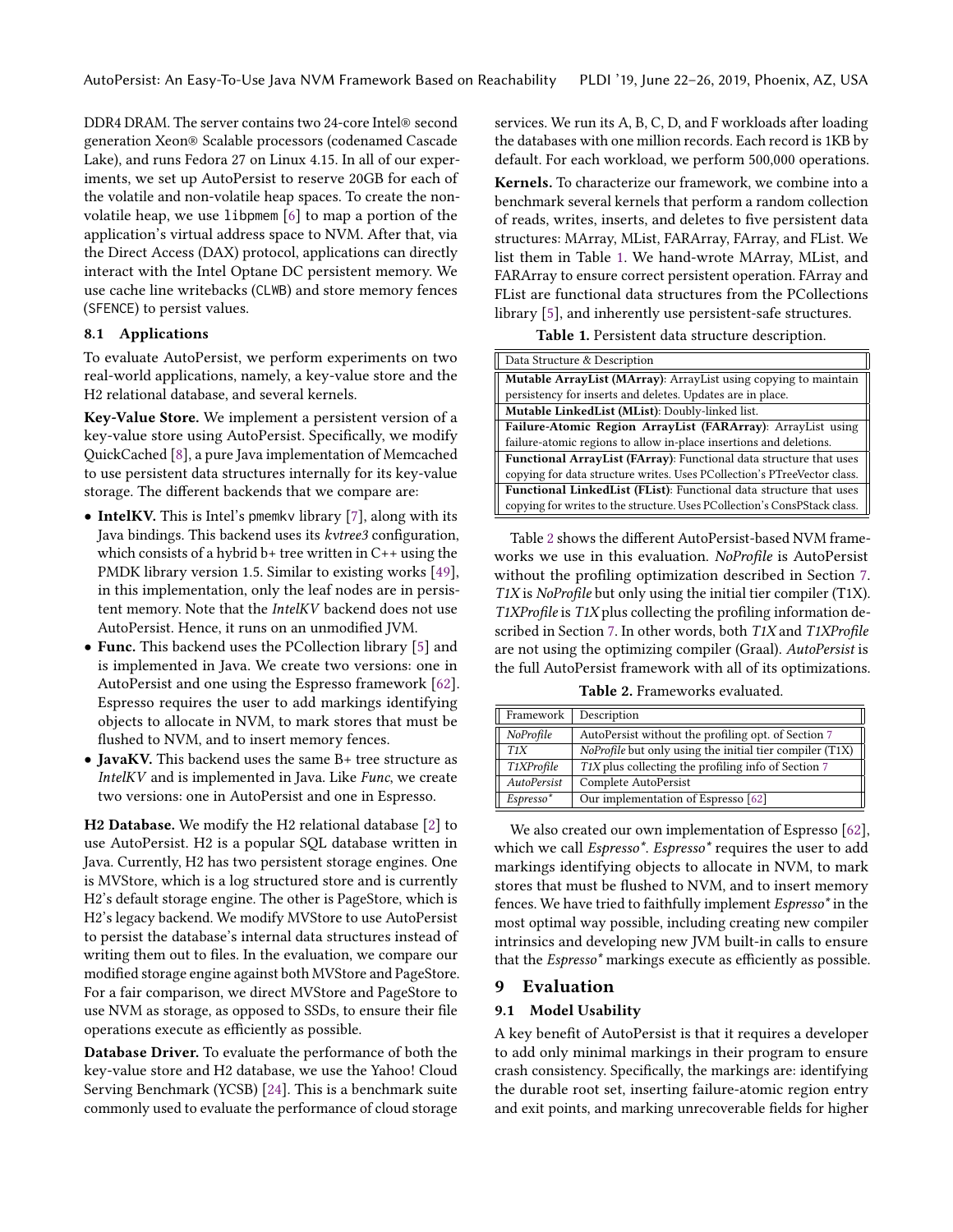<span id="page-11-1"></span><span id="page-11-0"></span>

Table 3. Number of markings for memory persistency.



performance. This is in contrast to Espresso\*, which needs explicit markings for each persistent object allocation, cache line writeback to NVM, and fence [\[62\]](#page-16-1).

Table [3](#page-11-0) shows the number of markings added for each application when using AutoPersist and Espresso\*. Table [3](#page-11-0) shows that AutoPersist only needs 25 markings in total (or 19 markings without H2). In contrast, when using Espresso\*, the programmer needs to add 321 markings in the programs to ensure crash consistency. Note that we did not implement a persistent version of H2 in Espresso\* due to the difficulty of implementing it correctly. In their paper, Wu et al. [\[62\]](#page-16-1) claim to need to modify around 600 LoC to implement a persistent version of H2 in their framework, built on top of DataNucleus [\[1\]](#page-14-20). They also estimated that, if they had implemented their system directly on top of H2, they would have needed to modify over 3,000 LoC.

There is a significant difference in the number of markings required in the two frameworks. However, in our experience, even this difference does not do justice to the fact that we found it much more difficult to create a correct crashconsistent application in Espresso\*. Overall, using AutoPersist greatly reduces programmer effort and the likelihood of introducing performance or correctness bugs.

#### <span id="page-11-2"></span>9.2 Analysis of the Key-Value Store

Figure [5](#page-11-1) shows the execution time of different persistent key-value store backends while running YCSB. In the figure, the different versions of the Func and JavaKV backends are named as {backend}-{framework}, where framework can be E for Espresso\* and AP for AutoPersist. We also show a bar for IntelKV. The execution time is normalized to Func-E. We break down the execution time into four categories which, from top to bottom, are: Logging, Runtime, Memory, and Execution. Logging is the time spent performing logging in failure-atomic regions. Note that it does not include the time spent executing CLWB or SFENCE instructions while performing this logging. Runtime is the time spent by the AutoPersist runtime ensuring that the transitive closure of the durable root set resides in NVM, and moving objects to NVM as necessary. It corresponds to the execution of the



makeObjectRecoverable method (Algorithm [3\)](#page-7-0). Memory is the overhead of executing CLWB and SFENCE instructions. Finally, Execution is the remaining execution time. Note that Logging and Runtime only apply to AutoPersist backends. Also, IntelKV cannot be broken down because it uses a C++ library that we cannot instrument; all its time is Execution.

Looking at the Average bars, we see that the execution time of IntelKV is 116% and 119% higher than of Func-E and JavaKV-E, respectively, which correspond to a previously proposed system. More importantly, the execution times of our Func-AP and JavaKV-AP backends are 31% and 28% lower than of Func-E and JavaKV-E, respectively.

The reason why IntelKV is substantially slower than the others is that, since the QuickCached application is written in Java and the pmemkv library in C++, the data objects must be serialized in order to pass them from QuickCached to the pmemkv library. For the backends implemented in pure Java, the data does not need to be serialized, as the non-volatile portion of the heap provides crash consistency.

AutoPersist significantly outperforms Espresso\* due to having a practically negligible Memory time. This is because AutoPersist's runtime is able to limit the number of CWLBs when objects become reachable from the durable root set. Specifically, as AutoPersist is built into the JVM, it has precise knowledge of the address and layout of the objects. Hence, when objects become recoverable, it emits a single CLWB per cache line, reducing the total number of CLWBs. On the other hand, since Espresso\* adds cache line writebacks at the source code level, it does not have any information about the object's layout or alignment within cache lines. Hence, it must insert a CLWB for every object field to ensure that the object is entirely persistent. This is an inherent limitation of performing markings at the Java source code level. It is a strong argument for why, in managed languages such as Java, it is best to let the runtime decide when to emit cache line writebacks.

How much AutoPersist outperforms Espresso\* is directly proportional to the number of insert and update operations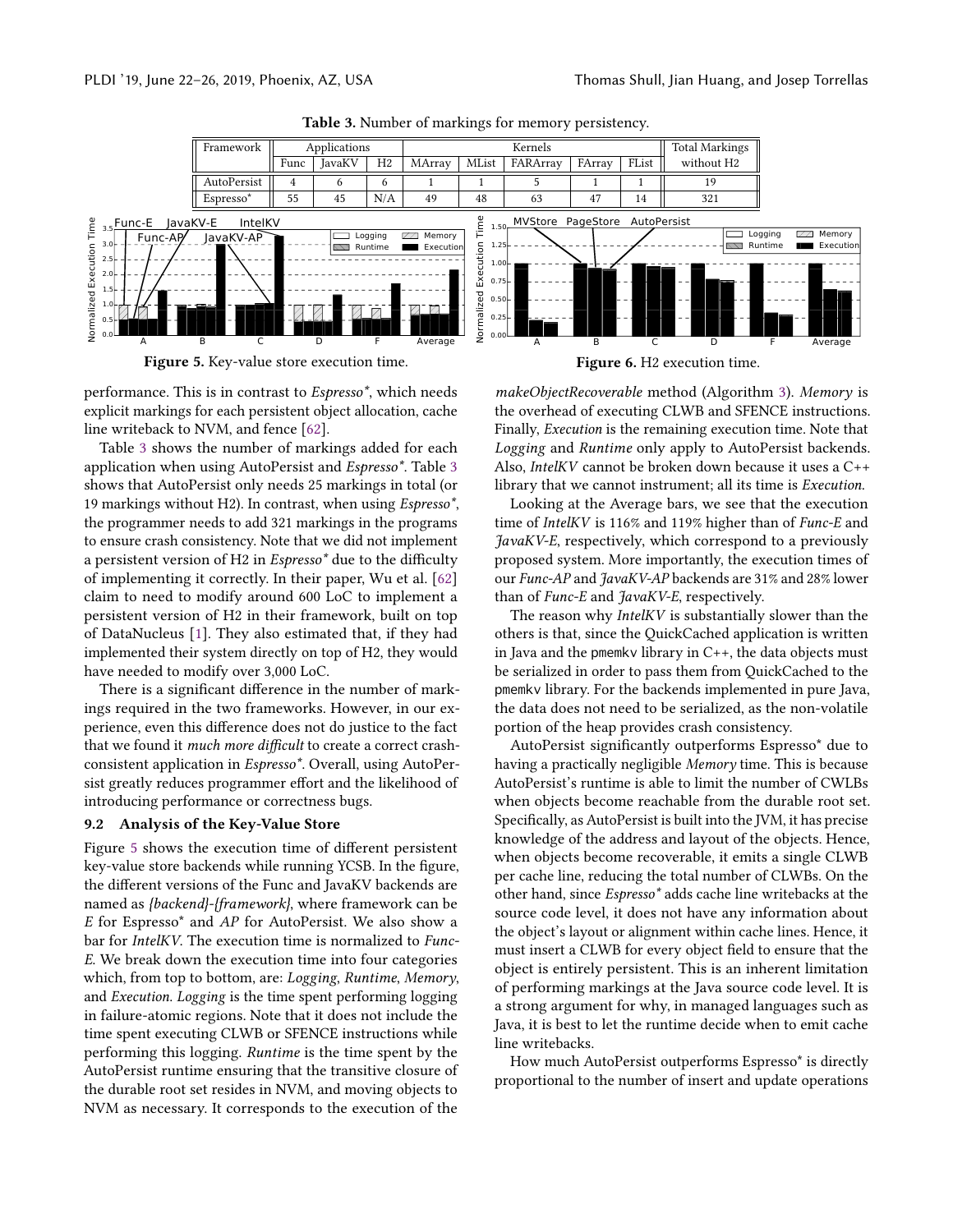<span id="page-12-0"></span>

Figure 7. Espresso<sup>\*</sup> and AutoPersist kernel execution time.

within the given YCSB benchmark. For instance, in the readonly C workload and read-mostly B workload, Espresso\* performs about the same as AutoPersist. However, for workloads with writes, such as A, D, and F, AutoPersist is able to significantly outperform Espresso\*.

Figure [5](#page-11-1) also shows that the Logging and Runtime times in AutoPersist are negligible. Importantly, the Runtime overhead is negligible because of the efficiency of our algorithms. Finally, when using the same framework, the performance difference between Func and JavaKV is minimal. This is because both data structures are tree-based and have similar branching factors.

#### 9.3 Analysis of the H2 Database

Figure [6](#page-11-1) shows the execution time of the H2 database with the MVStore, PageStore, and AutoPersist storage backends when running the YCSB workloads. Recall that MVStore and PageStore are file-based backends, which we direct to use NVM as storage. MVStore and PageStore do not have Memory time because, rather than using CLWBs and SFENCEs, they persist data via file operations.

On average, the execution time using AutoPersist is 38% and 3% lower than using MVStore and PageStore, respectively. Similar to the key-value store applications, the execution time reductions of AutoPersist are higher when executing write-heavy workloads. Surprisingly, the PageStore storage engine significantly outperforms MVStore. As mentioned in Section [8,](#page-9-2) currently our AutoPersist H2 backend is based on the MVStore engine. We anticipate that we can achieve greater speedups by implementing an AutoPersist version of the PageStore backend.

#### 9.4 Analysis of the Kernels

#### 9.4.1 Execution Time

Figure [7](#page-12-0) shows the kernel execution times for Espresso<sup>\*</sup> and AutoPersist. For each kernel, the bars are normalized to Espresso\*. The bars are broken down into the usual categories. We see that, on average, AutoPersist reduces the execution time by 59% over Espresso\*. The AutoPersist gains largely come from a large reduction in Memory time. This is because, as discussed in Section [9.2,](#page-11-2) AutoPersist inserts the minimal number of CLWBs necessary to ensure that objects reachable from the durable root set are persistent.

We see that the AutoPersist configuration of FARArray does not reduce the Memory time much. This is because, in



Figure 8. Kernel execution time with AutoPersist configs.

this kernel, many CLWBs and SFENCEs are executed while performing logging. AutoPersist cannot easily reduce the number of such CLWBs and SFENCEs because a given log entry must be persisted before its program store can execute. MList has little Memory time because it does not need to perform many writes. AutoPersist increases the Memory time because it supports sequential persistency and, therefore, introduces more SFENCEs.

To highlight the benefits of optimizations within AutoPersist, Figure [8](#page-12-0) compares the execution time of the kernels in the different AutoPersist frameworks: T1X, T1XProfile, No-Profile, and AutoPersist (Table [2\)](#page-10-1). The bars are normalized to T1X and are broken down into the usual categories.

As shown in Figure [8,](#page-12-0) we find that, on average, NoProfile and AutoPersist reduce the execution time by 36% and 38% over T1X, respectively. This reduction is due to using the optimizing compiler, which reduces the Execution time. We also see that T1XProfile takes only a bit longer to execute than T1X, which shows that the overhead of our profiling in the baseline compiler is minimal.

Comparing NoProfile and AutoPersist shows the performance impact of our profiling pass. We see that, by eagerly allocating in NVM objects anticipated to become persistent, our pass reduces the Runtime by an average of 39%. However, the total execution time decreases by an average of only 2%. Nevertheless, we believe that, as NVM technologies improve, the amount of time needed to perform CLWBs and SFENCEs will decrease. Hence, it will be important to ensure that other bottlenecks, like runtime overhead, are minimized. Therefore, we believe that our profiling optimization will become more important.

#### 9.4.2 Runtime Events

To further understand the behavior of AutoPersist, we profile the NoProfile and AutoPersist frameworks while running each kernel (Table [4\)](#page-13-0). For NoProfile, Column 1 shows the number of objects allocated during execution; Column 2 shows the number of objects copied to NVM; and Column 3 shows the number of pointers updated as a result of the copies.

The rest of the columns show the impact of our profiling optimization in AutoPersist. Specifically, Column 4 shows the number of objects that are eagerly allocated in NVM. We see that our optimization allocates a large fraction of the objects eagerly. Columns 5 and 6 show the data corresponding to Columns 2 and 3. We see that our profiling optimization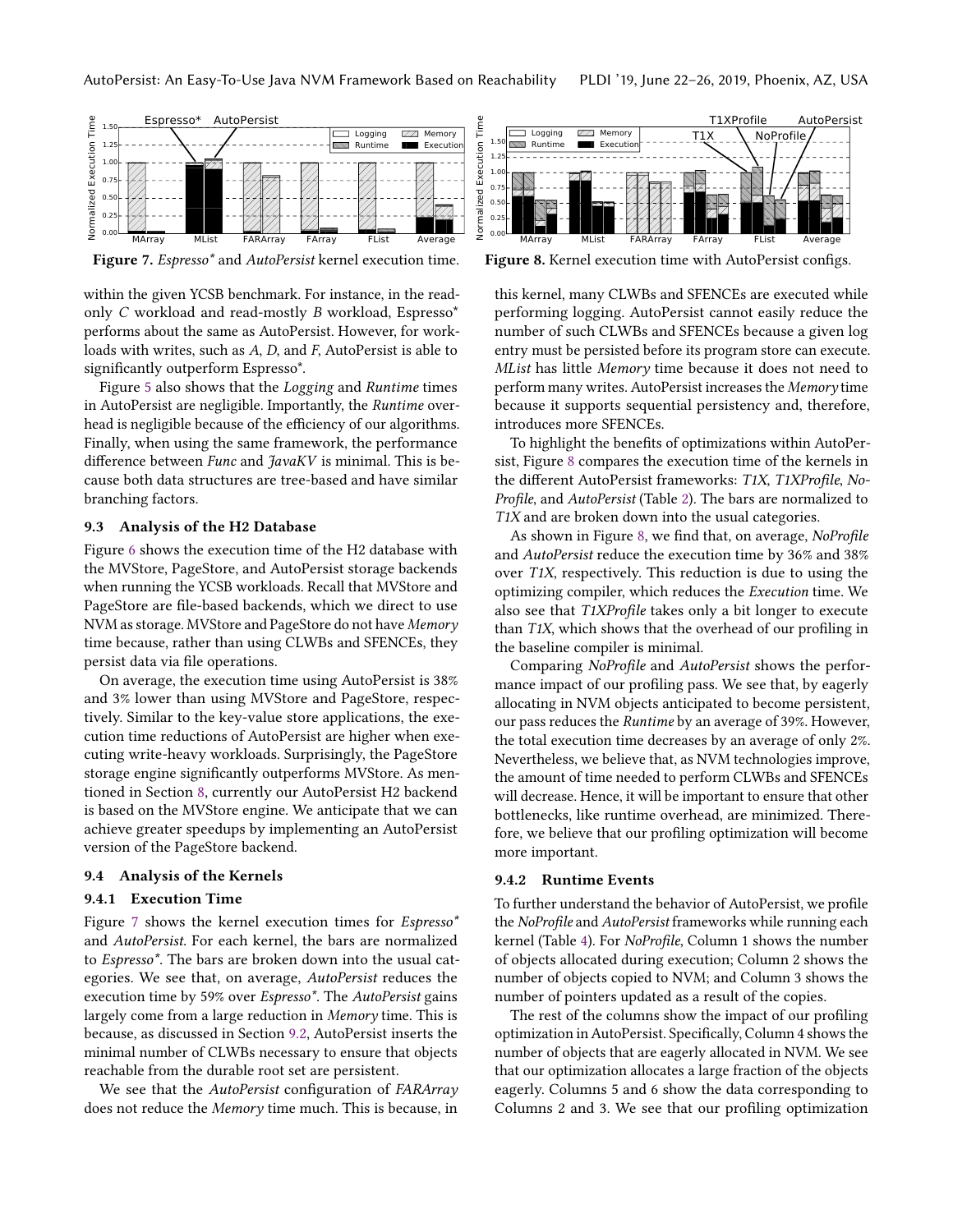significantly reduces the number of objects to be copied and the number of pointers to be updated. Note that the FArray and FList kernels still perform many copies and updates. This is because some of their methods do not get recompiled by the optimizing compiler.

| Kernel   | NoProfile |         |          | AutoPersist |          |          |
|----------|-----------|---------|----------|-------------|----------|----------|
|          | Obj       | Obj     | Ptr      | <b>NVM</b>  | Obj      | Ptr      |
|          | Alloc     | Copy    | Update   | Alloc       | Copy     | Update   |
|          | (K)       | (K)     | (K)      | (K)         | (K)      | (K)      |
| MArray   | 29.9      | 29.9    | 7.4      | 29.9        | 0        | 0        |
| MList    | 22.5      | 22.5    | 7.4      | 22.5        | $\Omega$ | $\Omega$ |
| FARArray | 15.1      | 15.1    | $\Omega$ | 15.1        | $\theta$ | $\Omega$ |
| FArray   | 468.4     | 304.4   | 281.9    | 225.9       | 170.8    | 170.8    |
| FList    | 11447.6   | 11440.1 | 11417.6  | 7548.4      | 3891.7   | 3884.1   |

<span id="page-13-0"></span>Table 4. NoProfile and AutoPersist event counts.

It can be shown that the number of allocation sites in the source code that are profiled by our profiling pass ranges from 208 to 279 sites per kernel. Of those, only a small number are converted to eagerly allocate objects in NVM. Specifically, only 4 to 43 sites per kernel (on average, 15 sites per kernel) are converted. However, we believe that identifying such sites manually would be hard.

# 9.5 AutoPersist Runtime Overheads

The changes proposed in AutoPersist introduce two new overheads over normal Java execution: its augmented JVM bytecodes must perform extra actions, and the NVM\_Metadata header adds extra memory overhead. The execution overhead of the extra actions is modest, in part thanks to the application of the biasing techniques described in QuickCheck [\[57\]](#page-15-15) and implemented here. Such overhead appears within the Execution category of AutoPersist in Figures [5](#page-11-1) to [8.](#page-12-0) Overall, it was shown in QuickCheck [\[57\]](#page-15-15) that the resulting overhead of this effect is, on average, less than 10% of the total execution time.

The memory overhead of the larger header increases the memory consumption of the key-value store and the H2 database by an average of 9.4% and 1.6%, respectively. The overhead is greater for the key-value store than for H2 due to the relatively low branching factor within the B+tree nodes used in both the Func and JavaKV backends of the key-value store. Fortunately, this overhead is tolerable due to the large memory capacity that NVM can provide.

# 10 Related Work

Many NVM frameworks have been proposed [\[6,](#page-14-1) [20–](#page-14-3)[23,](#page-14-4) [25,](#page-14-5) [35,](#page-15-3) [41,](#page-15-16) [48,](#page-15-4) [60,](#page-15-2) [62\]](#page-16-1). We describe their limitations in Section [3.1.](#page-2-2) While most existing frameworks are written in C or C++, Wu et al. [\[62\]](#page-16-1) proposed a framework in Java called Espresso. In Espresso, like in previous frameworks, the user has to explicitly identify all non-volatile allocations, and perform the persist operations necessary for crash consistency. Section [9](#page-10-2) compares AutoPersist and Espresso.

Many previous works propose both software [\[31,](#page-14-12) [36,](#page-15-17) [42,](#page-15-9) [46,](#page-15-10) [60\]](#page-15-2) and hardware [\[28,](#page-14-15) [40,](#page-15-12) [55\]](#page-15-13) techniques to limit the overhead of logging in atomic regions and transactions. We

implement a simple undo log and leave more advanced implementations as future work.

Forwarding pointers and write barriers are used in concurrent and generational garbage collectors [\[15,](#page-14-21) [26,](#page-14-22) [29,](#page-14-23) [51,](#page-15-18) [59\]](#page-15-19). To our knowledge, this the first time that such runtime techniques have been applied to help create crash-consistent applications in NVM. This use case is different than GC, since the behavior is dictated by static user markers instead of the temporal behavior of GC. However, AutoPersist's forwarding pointers and barriers can be shared with GC when used in conjunction with advanced GC implementations.

Analysis techniques have been proposed to anticipate long living objects [\[17\]](#page-14-24), to prevent wearout [\[11\]](#page-14-25), and to predict when object resources can be reclaimed [\[33,](#page-14-26) [63\]](#page-16-2). We expect to further improve AutoPersist with such techniques.

Previous papers have proposed many persistency models [\[19,](#page-14-27) [31,](#page-14-12) [38,](#page-15-20) [41,](#page-15-16) [44,](#page-15-21) [50\]](#page-15-5), which define how stores to NVM can be reordered both in software and hardware. AutoPersist's persistency model is described in Section [4.3.](#page-3-2) Currently, AutoPersist uses sequential persistency outside of failureatomic regions and epoch persistency inside failure-atomic regions. However, more relaxed persistency models can also leverage our runtime reachability analysis.

Many persistent programming languages [\[12,](#page-14-28) [18,](#page-14-29) [34,](#page-14-30) [39,](#page-15-22) [54,](#page-15-23) [58\]](#page-15-24) and implementations [\[13,](#page-14-31) [43,](#page-15-25) [47\]](#page-15-26) were proposed before the introduction of byte-addressable NVM. These languages focus on attaining the orthogonal persistency defined by Atkinson and Morrison [\[14\]](#page-14-32), where the persistency of an application is orthogonal to its design. AutoPersist's model is different in that it does not seek to attain complete orthogonal persistency. Furthermore, previous papers on orthogonal persistency describe approaches to optimize for a two-level storage model with orders of magnitude differences in performance, whereas AutoPersist targets byte-addressable NVM.

# 11 Conclusion

In this paper, we introduced AutoPersist, a new NVM framework where the programmer only needs to identify durable roots. We described its implementation as an extension of Java, including its support for transparent, efficient, and thread-safe object access and movement across NVM and DRAM. To evaluate the performance and programmability of AutoPersist, we used various applications running on Intel Optane DC persistent memory. We demonstrated that, with minimal programmer effort, AutoPersist significantly outperforms expert-marked Java NVM applications.

# Acknowledgments

We thank our anonymous reviewers for their helpful comments. We also thank Sanjay Kumar and Intel for giving us early access to a server with Intel Optane DC persistent memory. This work was supported in part by the NSF under grants CCF-1527223 and CNS-1850317.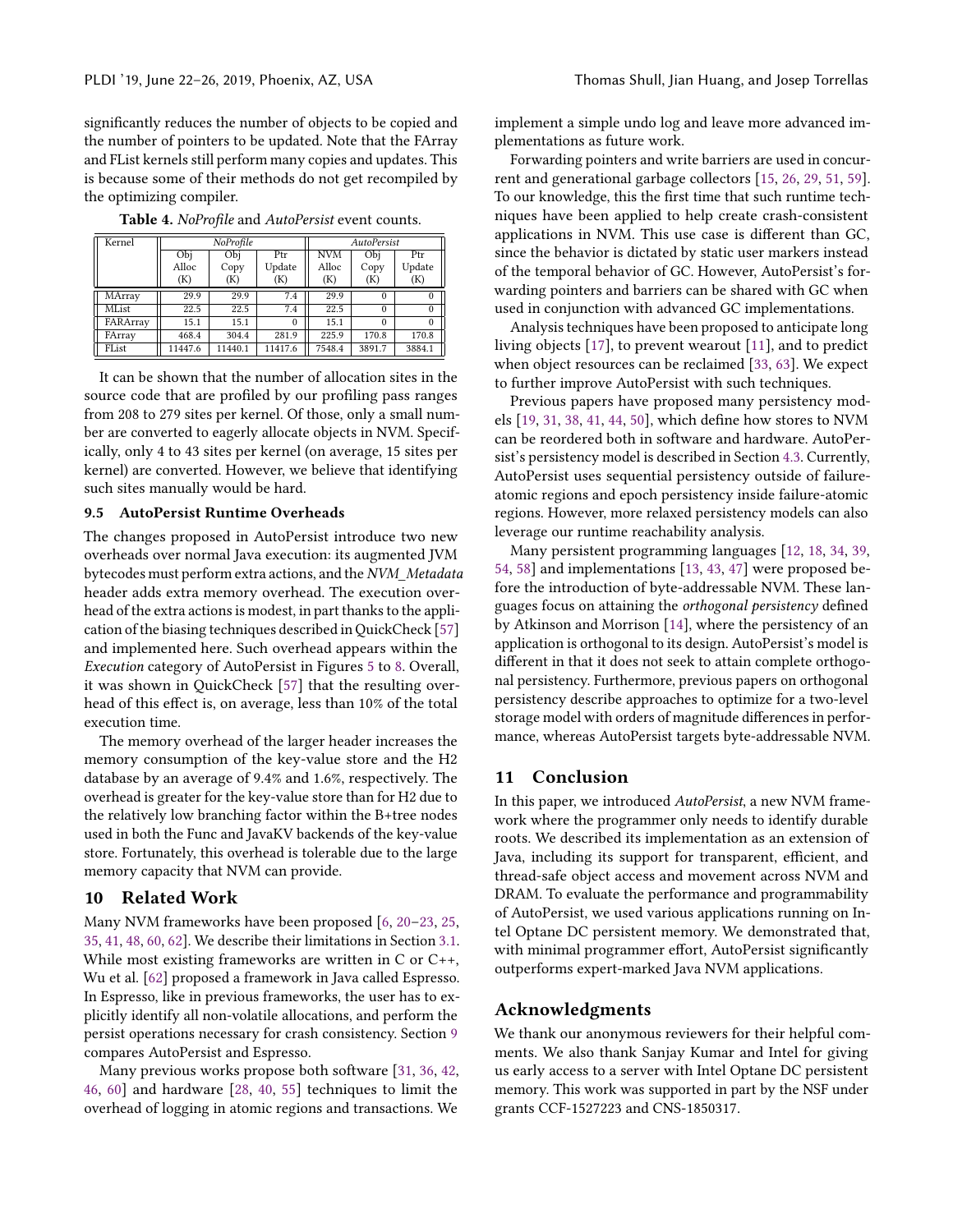# References

- <span id="page-14-20"></span>[1] Data Nucleus. <http://www.datanucleus.org/>
- <span id="page-14-6"></span>[2] H2 Database Engine. <https://www.h2database.com>
- <span id="page-14-8"></span>[3] Intel Optane Technology. [https://www.intel.com/content/www/us/](https://www.intel.com/content/www/us/en/architecture-and-technology/intel-optane-technology.html) [en/architecture-and-technology/intel-optane-technology.html](https://www.intel.com/content/www/us/en/architecture-and-technology/intel-optane-technology.html)
- <span id="page-14-10"></span>[4] NVM Programming Model v1.2. [https://www.snia.org/sites/default/](https://www.snia.org/sites/default/files/technical_work/final/NVMProgrammingModel_v1.2.pdf) [files/technical\\_work/final/NVMProgrammingModel\\_v1.2.pdf](https://www.snia.org/sites/default/files/technical_work/final/NVMProgrammingModel_v1.2.pdf)
- <span id="page-14-18"></span>[5] PCollections. <https://pcollections.org/>
- <span id="page-14-1"></span>[6] Persistent Memory Development Kit. <http://pmem.io/pmdk/>
- <span id="page-14-17"></span>[7] Pmemkv: Key/Value Datastore for Persistent Memory. [https://github.](https://github.com/pmem/pmemkv) [com/pmem/pmemkv](https://github.com/pmem/pmemkv)
- <span id="page-14-7"></span>[8] QuickCached. <https://github.com/QuickServerLab/QuickCached>
- <span id="page-14-9"></span>[9] Intel 64 and IA-32 Architectures Software Developer's Manual. [https://www.intel.com/content/dam/www/public/us/en/](https://www.intel.com/content/dam/www/public/us/en/documents/manuals/64-ia-32-architectures-software-developer-\instruction-set-reference-manual-325383.pdf) [documents/manuals/64-ia-32-architectures-software-developer-\](https://www.intel.com/content/dam/www/public/us/en/documents/manuals/64-ia-32-architectures-software-developer-\instruction-set-reference-manual-325383.pdf) [instruction-set-reference-manual-325383.pdf](https://www.intel.com/content/dam/www/public/us/en/documents/manuals/64-ia-32-architectures-software-developer-\instruction-set-reference-manual-325383.pdf).
- <span id="page-14-0"></span>[10] H. Akinaga and H. Shima. 2010. Resistive Random Access Memory (ReRAM) Based on Metal Oxides. Proc. IEEE 98, 12 (Dec 2010), 2237– 2251. <https://doi.org/10.1109/JPROC.2010.2070830>
- <span id="page-14-25"></span>[11] Shoaib Akram, Jennifer B. Sartor, Kathryn S. McKinley, and Lieven Eeckhout. 2018. Write-rationing Garbage Collection for Hybrid Memories. In Proceedings of the 39th ACM SIGPLAN Conference on Programming Language Design and Implementation (PLDI 2018). ACM, New York, NY, USA, 62–77. <https://doi.org/10.1145/3192366.3192392>
- <span id="page-14-28"></span>[12] Malcolm Atkinson, Ken Chisholm, and Paul Cockshott. 1982. PS-algol: An Algol with a Persistent Heap. SIGPLAN Not. 17, 7 (July 1982), 24–31. <https://doi.org/10.1145/988376.988378>
- <span id="page-14-31"></span>[13] Malcolm Atkinson and Mick Jordan. 2000. A Review of the Rationale and Architectures of PJama: A Durable, Flexible, Evolvable and Scalable Orthogonally Persistent Programming Platform. Technical Report. Mountain View, CA, USA.
- <span id="page-14-32"></span>[14] Malcolm Atkinson and Ronald Morrison. 1995. Orthogonally Persistent Object Systems. The VLDB Journal 4, 3 (July 1995), 319–402. [http:](http://dl.acm.org/citation.cfm?id=615224.615226) [//dl.acm.org/citation.cfm?id=615224.615226](http://dl.acm.org/citation.cfm?id=615224.615226)
- <span id="page-14-21"></span>[15] David F. Bacon, Perry Cheng, and V. T. Rajan. 2003. The Metronome: A Simpler Approach to Garbage Collection in Real-Time Systems. In On The Move to Meaningful Internet Systems 2003: OTM 2003 Workshops, OTM Confederated International Workshops, HCI-SWWA, IPW, JTRES, WORM, WMS, and WRSM 2003, Catania, Sicily, Italy, November 3-7, 2003, Proceedings. 466–478. [https://doi.org/10.1007/978-3-540-39962-9\\_52](https://doi.org/10.1007/978-3-540-39962-9_52)
- <span id="page-14-13"></span>[16] Stephen Blackburn and John N. Zigman. 1999. Concurrency - The Fly in the Ointment?. In Proceedings of the 8th International Workshop on Persistent Object Systems (POS8) and Proceedings of the 3rd International Workshop on Persistence and Java (PJW3): Advances in Persistent Object Systems. Morgan Kaufmann Publishers Inc., San Francisco, CA, USA, 250–258. <http://dl.acm.org/citation.cfm?id=648123.747394>
- <span id="page-14-24"></span>[17] Stephen M. Blackburn, Sharad Singhai, Matthew Hertz, Kathryn S. McKinley, and J. Eliot B. Moss. 2001. Pretenuring for Java. In Proceedings of the 16th ACM SIGPLAN Conference on Object-oriented Programming, Systems, Languages, and Applications (OOPSLA '01). ACM, New York, NY, USA, 342–352. <https://doi.org/10.1145/504282.504307>
- <span id="page-14-29"></span>[18] Luc Bläser. 2007. Persistent Oberon: A Programming Language with Integrated Persistence. In Programming Languages and Systems, Zhong Shao (Ed.). Springer Berlin Heidelberg, Berlin, Heidelberg, 71–85.
- <span id="page-14-27"></span>[19] Hans-J. Boehm and Dhruva R. Chakrabarti. 2016. Persistence Programming Models for Non-volatile Memory. In Proceedings of the 2016 ACM SIGPLAN International Symposium on Memory Management (ISMM 2016). ACM, New York, NY, USA, 55–67. [https://doi.org/10.1145/](https://doi.org/10.1145/2926697.2926704) [2926697.2926704](https://doi.org/10.1145/2926697.2926704)
- <span id="page-14-3"></span>[20] Dhruva R. Chakrabarti, Hans-J. Boehm, and Kumud Bhandari. 2014. Atlas: Leveraging Locks for Non-volatile Memory Consistency. In Proceedings of the 2014 ACM International Conference on Object Oriented Programming Systems Languages & Applications (OOPSLA '14). ACM, New York, NY, USA, 433–452. <https://doi.org/10.1145/2660193.2660224>
- <span id="page-14-2"></span>[21] Joel Coburn, Adrian M. Caulfield, Ameen Akel, Laura M. Grupp, Rajesh K. Gupta, Ranjit Jhala, and Steven Swanson. 2011. NV-Heaps: Making Persistent Objects Fast and Safe with Next-generation, Nonvolatile Memories. In Proceedings of the Sixteenth International Conference on Architectural Support for Programming Languages and Operating Systems (ASPLOS XVI). ACM, New York, NY, USA, 105–118. <https://doi.org/10.1145/1950365.1950380>
- [22] Nachshon Cohen, David T. Aksun, and James R. Larus. 2018. Objectoriented recovery for non-volatile memory. Proceedings of the ACM on Programming Languages, Vol. 2, OOPSLA (2018), 153:1–153:22. [https:](https://doi.org/10.1145/3276523) [//doi.org/10.1145/3276523](https://doi.org/10.1145/3276523)
- <span id="page-14-4"></span>[23] Jeremy Condit, Edmund B. Nightingale, Christopher Frost, Engin Ipek, Benjamin Lee, Doug Burger, and Derrick Coetzee. 2009. Better I/O Through Byte-addressable, Persistent Memory. In Proceedings of the ACM SIGOPS 22nd Symposium on Operating Systems Principles (SOSP '09). ACM, New York, NY, USA, 133–146. [https://doi.org/10.1145/](https://doi.org/10.1145/1629575.1629589) [1629575.1629589](https://doi.org/10.1145/1629575.1629589)
- <span id="page-14-19"></span>[24] Brian F. Cooper, Adam Silberstein, Erwin Tam, Raghu Ramakrishnan, and Russell Sears. 2010. Benchmarking Cloud Serving Systems with YCSB. In Proceedings of the 1st ACM Symposium on Cloud Computing (SoCC '10). ACM, New York, NY, USA, 143–154. [https://doi.org/10.](https://doi.org/10.1145/1807128.1807152) [1145/1807128.1807152](https://doi.org/10.1145/1807128.1807152)
- <span id="page-14-5"></span>[25] Joel E. Denny, Seyong Lee, and Jeffrey S. Vetter. 2016. NVL-C: Static Analysis Techniques for Efficient, Correct Programming of Non-Volatile Main Memory Systems. In Proceedings of the 25th ACM International Symposium on High-Performance Parallel and Distributed Computing (HPDC '16). ACM, New York, NY, USA, 125–136. [https:](https://doi.org/10.1145/2907294.2907303) [//doi.org/10.1145/2907294.2907303](https://doi.org/10.1145/2907294.2907303)
- <span id="page-14-22"></span>[26] David Detlefs, Christine Flood, Steve Heller, and Tony Printezis. 2004. Garbage-first Garbage Collection. In Proceedings of the 4th International Symposium on Memory Management (ISMM '04). ACM, New York, NY, USA, 37–48. <https://doi.org/10.1145/1029873.1029879>
- <span id="page-14-14"></span>[27] Edsger W. Dijkstra, Leslie Lamport, A. J. Martin, C. S. Scholten, and E. F. M. Steffens. 1978. On-the-fly Garbage Collection: An Exercise in Cooperation. Commun. ACM 21, 11 (Nov. 1978), 966–975. [https:](https://doi.org/10.1145/359642.359655) [//doi.org/10.1145/359642.359655](https://doi.org/10.1145/359642.359655)
- <span id="page-14-15"></span>[28] K. Doshi, E. Giles, and P. Varman. 2016. Atomic persistence for SCM with a non-intrusive backend controller. In 2016 IEEE International Symposium on High Performance Computer Architecture (HPCA). 77–89. <https://doi.org/10.1109/HPCA.2016.7446055>
- <span id="page-14-23"></span>[29] Christine H. Flood, Roman Kennke, Andrew Dinn, Andrew Haley, and Roland Westrelin. 2016. Shenandoah: An Open-source Concurrent Compacting Garbage Collector for OpenJDK. In Proceedings of the 13th International Conference on Principles and Practices of Programming on the Java Platform: Virtual Machines, Languages, and Tools (PPPJ '16). ACM, New York, NY, USA, Article 13, 9 pages. [https://doi.org/10.1145/](https://doi.org/10.1145/2972206.2972210) [2972206.2972210](https://doi.org/10.1145/2972206.2972210)
- <span id="page-14-16"></span>[30] Ellis Giles, Kshitij Doshi, and Peter Varman. Hardware Transactional Persistent Memory. arXiv[:cs.DC/1806.01108](http://arxiv.org/abs/cs.DC/1806.01108)
- <span id="page-14-12"></span>[31] Vaibhav Gogte, Stephan Diestelhorst, William Wang, Satish Narayanasamy, Peter M. Chen, and Thomas F. Wenisch. 2018. Persistency for Synchronization-free Regions. In Proceedings of the 39th ACM SIGPLAN Conference on Programming Language Design and Implementation (PLDI 2018). ACM, New York, NY, USA, 46–61. [https:](https://doi.org/10.1145/3192366.3192367) [//doi.org/10.1145/3192366.3192367](https://doi.org/10.1145/3192366.3192367)
- <span id="page-14-11"></span>[32] James Gosling, Bill Joy, Guy L. Steele, Gilad Bracha, and Alex Buckley. 2014. The Java Language Specification, Java SE 8 Edition (1st ed.). Addison-Wesley Professional.
- <span id="page-14-26"></span>[33] Samuel Z. Guyer, Kathryn S. McKinley, and Daniel Frampton. 2006. Free-Me: A Static Analysis for Automatic Individual Object Reclamation. In Proceedings of the 27th ACM SIGPLAN Conference on Programming Language Design and Implementation (PLDI '06). ACM, New York, NY, USA, 364–375. <https://doi.org/10.1145/1133981.1134024>
- <span id="page-14-30"></span>[34] Antony L. Hosking and Jiawan Chen. 1999. PM3: An Orthogonal Persistent Systems Programming Language - Design, Implementation,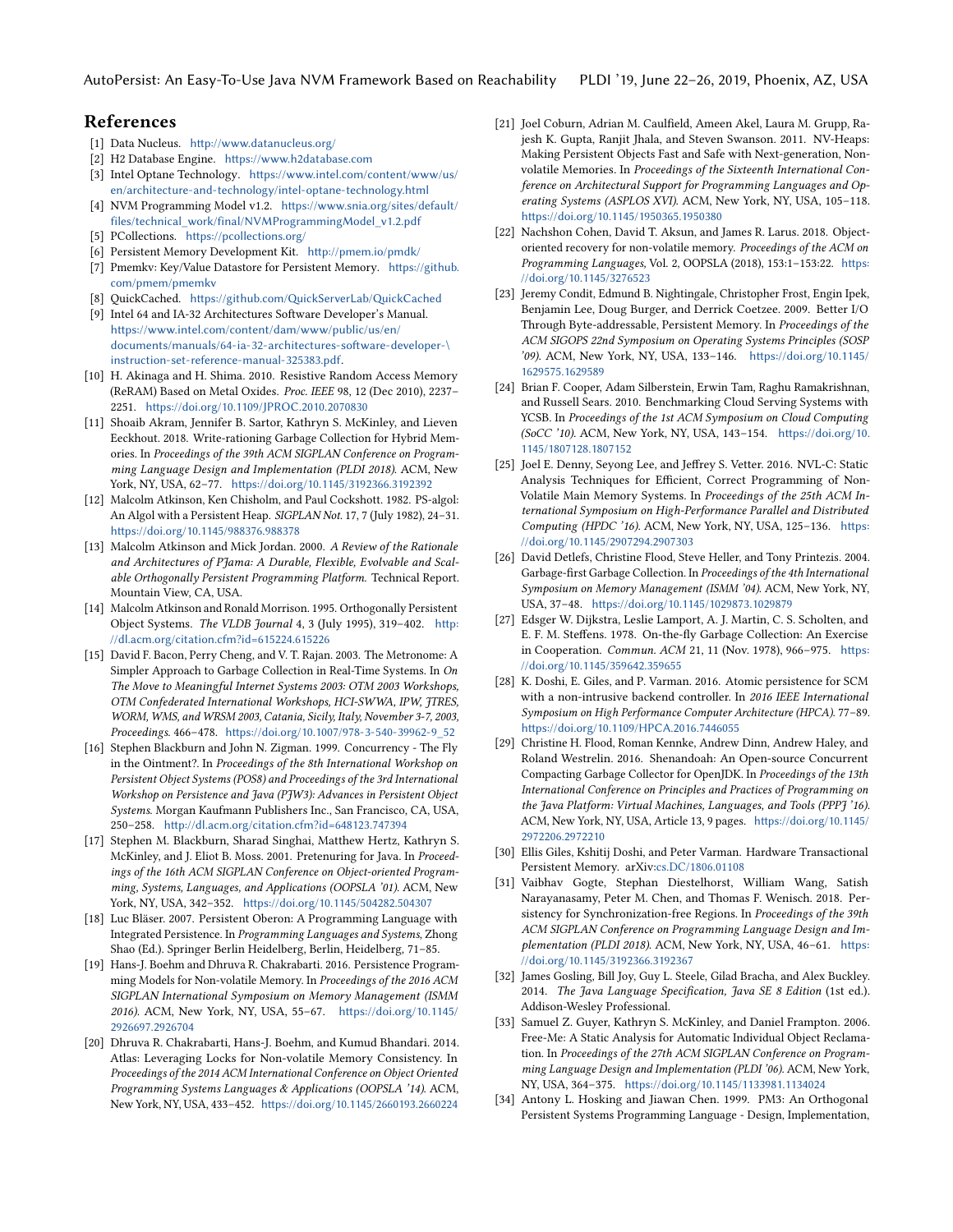Performance. In Proceedings of the 25th International Conference on Very Large Data Bases (VLDB '99). Morgan Kaufmann Publishers Inc., San Francisco, CA, USA, 587–598. [http://dl.acm.org/citation.cfm?id=](http://dl.acm.org/citation.cfm?id=645925.671503) [645925.671503](http://dl.acm.org/citation.cfm?id=645925.671503)

- <span id="page-15-3"></span>[35] Terry Ching-Hsiang Hsu, Helge Brügner, Indrajit Roy, Kimberly Keeton, and Patrick Eugster. 2017. NVthreads: Practical Persistence for Multi-threaded Applications. In Proceedings of the Twelfth European Conference on Computer Systems (EuroSys '17). ACM, New York, NY, USA, 468–482. <https://doi.org/10.1145/3064176.3064204>
- <span id="page-15-17"></span>[36] Jian Huang, Karsten Schwan, and Moinuddin K. Qureshi. 2014. NVRAM-aware Logging in Transaction Systems. Proc. VLDB Endow. 8, 4 (Dec. 2014), 389–400. <https://doi.org/10.14778/2735496.2735502>
- <span id="page-15-0"></span>[37] Intel. 3D XPoint: A Breakthrough in Non-Volatile Memory Technology.

[https://www.intel.com/content/www/us/en/](https://www.intel.com/content/www/us/en/architecture-and-technology/intel-micron-3d-xpoint-webcast.html) [architecture-and-technology/intel-micron-3d-xpoint-webcast.html](https://www.intel.com/content/www/us/en/architecture-and-technology/intel-micron-3d-xpoint-webcast.html).

- <span id="page-15-20"></span>[38] Joseph Izraelevitz, Hammurabi Mendes, and Michael L. Scott. 2016. Linearizability of Persistent Memory Objects Under a Full-System-Crash Failure Model. In Distributed Computing, Cyril Gavoille and David Ilcinkas (Eds.). Springer Berlin Heidelberg, Berlin, Heidelberg, 313–327.
- <span id="page-15-22"></span>[39] Mick Jordan and Malcolm Atkinson. 2000. Orthogonal Persistence for the Java[Tm] Platform: Specification and Rationale. Technical Report. Mountain View, CA, USA.
- <span id="page-15-12"></span>[40] A. Joshi, V. Nagarajan, S. Viglas, and M. Cintra. 2017. ATOM: Atomic Durability in Non-volatile Memory through Hardware Logging. In 2017 IEEE International Symposium on High Performance Computer Architecture (HPCA). 361–372. <https://doi.org/10.1109/HPCA.2017.50>
- <span id="page-15-16"></span>[41] Aasheesh Kolli, Vaibhav Gogte, Ali Saidi, Stephan Diestelhorst, Peter M. Chen, Satish Narayanasamy, and Thomas F. Wenisch. 2017. Language-level Persistency. In Proceedings of the 44th Annual International Symposium on Computer Architecture (ISCA '17). ACM, New York, NY, USA, 481–493. <https://doi.org/10.1145/3079856.3080229>
- <span id="page-15-9"></span>[42] Aasheesh Kolli, Steven Pelley, Ali Saidi, Peter M. Chen, and Thomas F. Wenisch. 2016. High-Performance Transactions for Persistent Memories. In Proceedings of the Twenty-First International Conference on Architectural Support for Programming Languages and Operating Systems (ASPLOS '16). ACM, New York, NY, USA, 399–411. [https:](https://doi.org/10.1145/2872362.2872381) [//doi.org/10.1145/2872362.2872381](https://doi.org/10.1145/2872362.2872381)
- <span id="page-15-25"></span>[43] Brian Lewis, Bernd Mathiske, and Neal M. Gafter. 2001. Architecture of the PEVM: A High-Performance Orthogonally Persistent Java Virtual Machine. In Revised Papers from the 9th International Workshop on Persistent Object Systems (POS-9). Springer-Verlag, London, UK, UK, 18–33. <http://dl.acm.org/citation.cfm?id=648124.747405>
- <span id="page-15-21"></span>[44] Y. Lu, J. Shu, L. Sun, and O. Mutlu. 2014. Loose-Ordering Consistency for persistent memory. In 2014 IEEE 32nd International Conference on Computer Design (ICCD). 216–223. [https://doi.org/10.1109/ICCD.2014.](https://doi.org/10.1109/ICCD.2014.6974684) [6974684](https://doi.org/10.1109/ICCD.2014.6974684)
- <span id="page-15-11"></span>[45] Jeremy Manson, William Pugh, and Sarita V. Adve. 2005. The Java Memory Model. In Proceedings of the 32nd ACM SIGPLAN-SIGACT Symposium on Principles of Programming Languages (POPL '05). ACM, New York, NY, USA, 378–391. <https://doi.org/10.1145/1040305.1040336>
- <span id="page-15-10"></span>[46] Virendra Marathe, Achin Mishra, Amee Trivedi, Yihe Huang, Faisal Zaghloul, Sanidhya Kashyap, Margo Seltzer, Tim Harris, Steve Byan, Bill Bridge, and Dave Dice. Persistent Memory Transactions. arXiv[:cs.DC/1804.00701](http://arxiv.org/abs/cs.DC/1804.00701)
- <span id="page-15-26"></span>[47] Alonso Marquez, Stephen Blackburn, Gavin Mercer, and John N. Zigman. 2001. Implementing Orthogonally Persistent Java. In Revised Papers from the 9th International Workshop on Persistent Object Systems (POS-9). Springer-Verlag, London, UK, UK, 247–261. [http:](http://dl.acm.org/citation.cfm?id=648124.747395) [//dl.acm.org/citation.cfm?id=648124.747395](http://dl.acm.org/citation.cfm?id=648124.747395)
- <span id="page-15-4"></span>[48] Sanketh Nalli, Swapnil Haria, Mark D. Hill, Michael M. Swift, Haris Volos, and Kimberly Keeton. 2017. An Analysis of Persistent Memory

Use with WHISPER. In Proceedings of the Twenty-Second International Conference on Architectural Support for Programming Languages and Operating Systems (ASPLOS '17). ACM, New York, NY, USA, 135–148. <https://doi.org/10.1145/3037697.3037730>

- <span id="page-15-14"></span>[49] Ismail Oukid, Johan Lasperas, Anisoara Nica, Thomas Willhalm, and Wolfgang Lehner. 2016. FPTree: A Hybrid SCM-DRAM Persistent and Concurrent B-Tree for Storage Class Memory. In Proceedings of the 2016 International Conference on Management of Data (SIGMOD '16). ACM, New York, NY, USA, 371–386. <https://doi.org/10.1145/2882903.2915251>
- <span id="page-15-5"></span>[50] Steven Pelley, Peter M. Chen, and Thomas F. Wenisch. 2014. Memory Persistency. In Proceeding of the 41st Annual International Symposium on Computer Architecuture (ISCA '14). IEEE Press, Piscataway, NJ, USA, 265–276. <http://dl.acm.org/citation.cfm?id=2665671.2665712>
- <span id="page-15-18"></span>[51] Filip Pizlo, Daniel Frampton, Erez Petrank, and Bjarne Steensgaard. 2007. Stopless: a real-time garbage collector for multiprocessors. In Proceedings of the 6th International Symposium on Memory Management, ISMM 2007, Montreal, Quebec, Canada, October 21-22, 2007. 159–172. <https://doi.org/10.1145/1296907.1296927>
- <span id="page-15-1"></span>[52] S. Raoux, G. W. Burr, M. J. Breitwisch, C. T. Rettner, Y. C. Chen, R. M. Shelby, M. Salinga, D. Krebs, S. H. Chen, H. L. Lung, and C. H. Lam. 2008. Phase-change random access memory: A scalable technology. IBM Journal of Research and Development 52, 4.5 (July 2008), 465–479. <https://doi.org/10.1147/rd.524.0465>
- <span id="page-15-6"></span>[53] Jinglei Ren, Qingda Hu, Samira Khan, and Thomas Moscibroda. 2017. Programming for Non-Volatile Main Memory Is Hard. In Proceedings of the 8th Asia-Pacific Workshop on Systems (APSys '17). ACM, New York, NY, USA, Article 13, 8 pages. <https://doi.org/10.1145/3124680.3124729>
- <span id="page-15-23"></span>[54] Joel E. Richardson, Michael J. Carey, and Daniel T. Schuh. 1993. The Design of the E Programming Language. ACM Trans. Program. Lang. Syst. 15, 3 (July 1993), 494–534. <https://doi.org/10.1145/169683.174157>
- <span id="page-15-13"></span>[55] Seunghee Shin, Satish Kumar Tirukkovalluri, James Tuck, and Yan Solihin. 2017. Proteus: A Flexible and Fast Software Supported Hardware Logging Approach for NVM. In Proceedings of the 50th Annual IEEE/ACM International Symposium on Microarchitecture (MICRO-50 '17). ACM, New York, NY, USA, 178–190. [https://doi.org/10.1145/](https://doi.org/10.1145/3123939.3124539) [3123939.3124539](https://doi.org/10.1145/3123939.3124539)
- <span id="page-15-8"></span>[56] Thomas Shull, Jian Huang, and Josep Torrellas. 2018. Defining a Highlevel Programming Model for Emerging NVRAM Technologies. In Proceedings of the 15th International Conference on Managed Languages & Runtimes (ManLang '18). ACM, New York, NY, USA, Article 11, 7 pages. <https://doi.org/10.1145/3237009.3237027>
- <span id="page-15-15"></span>[57] Thomas Shull, Jian Huang, and Josep Torrellas. 2019. OuickCheck: Using Speculation to Reduce the Overhead of Checks in NVM Frameworks. In Proceedings of the 15th ACM SIGPLAN/SIGOPS International Conference on Virtual Execution Environments (VEE'19). [https:](https://doi.org/10.1145/3313808.3313822) [//doi.org/10.1145/3313808.3313822](https://doi.org/10.1145/3313808.3313822)
- <span id="page-15-24"></span>[58] Vivek Singhal, Sheetal V. Kakkad, and Paul R. Wilson. 1993. Texas: An Efficient, Portable Persistent Store. In Persistent Object Systems, Antonio Albano and Ron Morrison (Eds.). Springer London, London, 11–33.
- <span id="page-15-19"></span>[59] Gil Tene, Balaji Iyengar, and Michael Wolf. 2011. C4: The Continuously Concurrent Compacting Collector. In Proceedings of the International Symposium on Memory Management (ISMM '11). ACM, New York, NY, USA, 79–88. <https://doi.org/10.1145/1993478.1993491>
- <span id="page-15-2"></span>[60] Haris Volos, Andres Jaan Tack, and Michael M. Swift. 2011. Mnemosyne: Lightweight Persistent Memory. In Proceedings of the Sixteenth International Conference on Architectural Support for Programming Languages and Operating Systems (ASPLOS XVI). ACM, New York, NY, USA, 91–104. <https://doi.org/10.1145/1950365.1950379>
- <span id="page-15-7"></span>[61] Christian Wimmer, Michael Haupt, Michael L. Van De Vanter, Mick Jordan, Laurent Daynès, and Douglas Simon. 2013. Maxine: An Approachable Virtual Machine for, and in, Java. ACM Trans. Archit. Code Optim. 9, 4, Article 30 (Jan. 2013), 24 pages. [https://doi.org/10.1145/](https://doi.org/10.1145/2400682.2400689) [2400682.2400689](https://doi.org/10.1145/2400682.2400689)